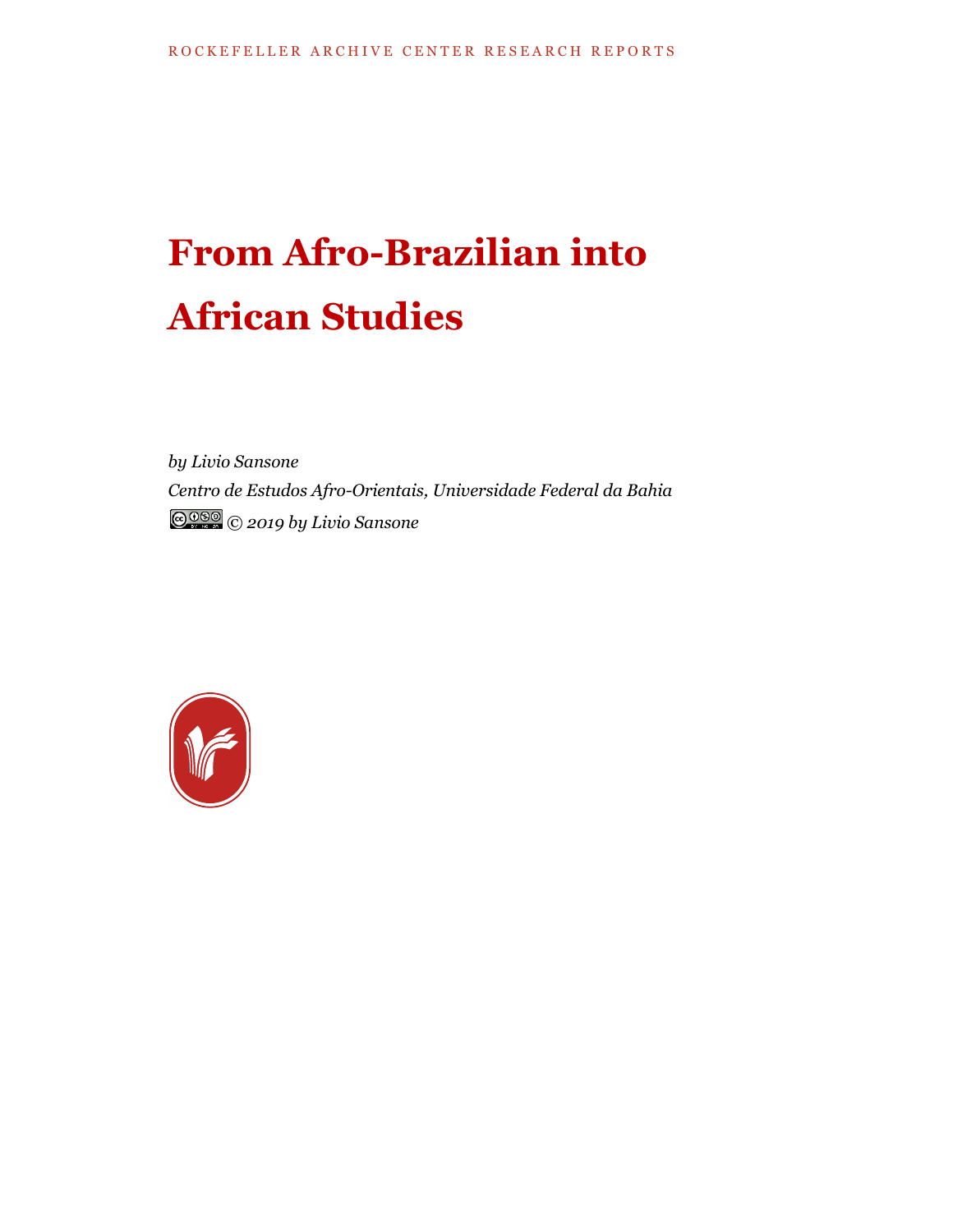# **From Afro-Brazilian into African Studies**

My visit to the Rockefeller Archive Center (RAC) was motivated by two interrelated research projects. The first was to study materials related to the transnational construction of the academic field of Afro-Brazilian studies in the 1930s and 1940s. The second project was to focus on the impact of the making of Afro-American studies and African studies proper, in both North and South America, and on the life and trajectories of the independence leaders of African countries from the 1950s – especially the Mozambican, Eduardo Chivambo Mondlane. The week I spent at the Rockefeller Archive Center, thanks to a small research stipend which I obtained, has proven highly productive for both research projects.

The first research project deals with the way Brazil, and particularly the State of Bahia, played a central place in the development of the notion of Africanism, as articulated by Melville Herskovits, his associates, and the many scholars he influenced. Such a notion would prove to be essential in the subsequent creation of African studies in the US. It would reverberate on the development of new varieties of "Negritude," as part of the process leading to the independence of most African countries in the 1960s (with the exception of Portuguese colonies and white-dominated Rhodesia, Namibia and South Africa.) Africanism also impacted the redefinition of African American identity on the eve of the Civil Rights movement in the US.

Between 1941 and 1943, the city of Salvador, Bahia became the site of the battleground between two different perceptions of black integration in the United States and of the place of Africa in this process. Franklin Frazier, the most famous black sociologist of the time, who had already published *The Negro Family in the United States,* was locked into an argument with the equally famous, white, and Jewish anthropologist Melville Herskovits on the "origins" of the so-called black family. To make things even more complex, both centered their contention on fieldwork done among the same informants: the *povo de santo* (the members) of the same *candomblé* house of worship in Salvador - the prestigious and "traditional" Gantois *terreiro*, of the Ketu/Yoruba nation. In between the two of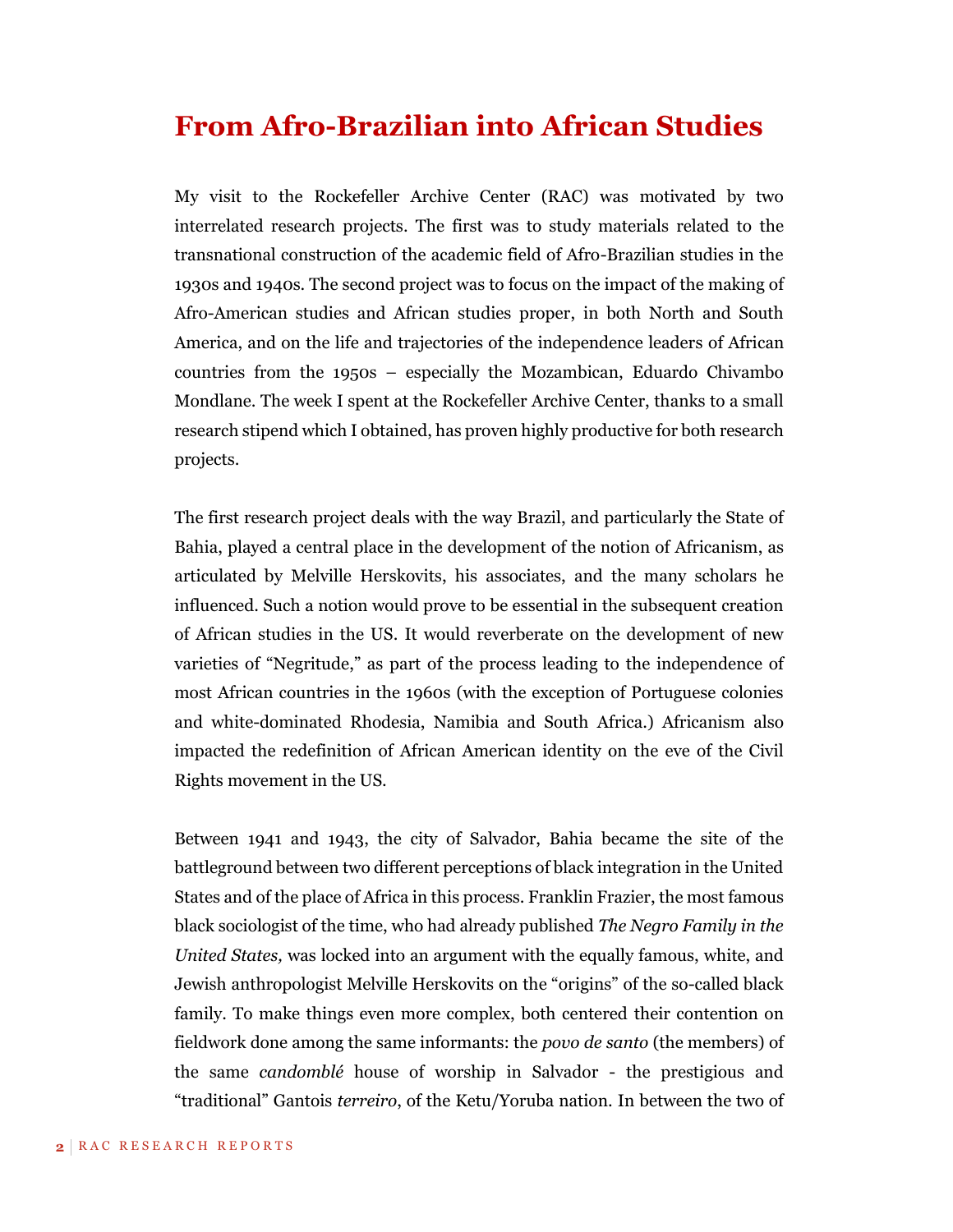them was linguist Lorenzo Dow Turner, who would later publish his seminal book on African influences on Gullah, the language spoken by the people of the Sea Islands off the coast of South Carolina and Georgia in the United States (Turner 2003). Turner was a friend of Frazier, but his scholarly theories were closer to Herskovits'. After scrutinizing the trajectory of these three scholars in Brazil, my research (Sansone 2012) came up with two main conclusions. In the United States, African studies, as a proper field of academic study, originated within the field of African American studies. Brazil and especially the state of Bahia, which has the highest percentage of people of African descent in the country, took a key place in this process. The style, jargon, priorities, fashions, and methodology of African studies and African American studies were therefore interrelated, especially in the period between 1930 and 1960. That is when African decolonization started on a large scale and new research agendas were set. The second conclusion is that there is no history of anthropology and related disciplines outside the geopolitics of knowledge. In our part of the world, it is closely associated with both the Hot Cold War that led to a number or conservative and authoritarian regimes in the region and the cultures wars that characterized the relationship in the broad field of development, education and science between the US and Latin America, starting from the 1930s (William 2001; Parmar 2012; Rosenfield 2014.) This posits that in the intellectual exchange, there is a global North and a global South, with complex relationships between scholars from the North and from the South. The latter are mostly, though not exclusively, providers of ethnographic evidence, local contacts and sagacious insights, but seldom the source of universally valid theoretical generalizations. Thus, the global position of the scholar in this exchange reveals his or her approach and agenda. Any reading of an ethnographic report about the Afro-Brazilian context must take into account such context and power relationships.

The Rockefeller Archive Center does not appear to hold documents relating to Lorenzo Dow Turner, and in regard to E. Franklin Frazier, I have only found a couple of cross references. However, it does contain very important documents on Melville Herskovits, on his successful application to the Rockefeller Foundation (RF) for a grant for one-year field of work in Brazil, <sup>1</sup> In the RF Archives, there is also material on the years immediately afterwards (1942-45), which show how the research in Brazil consolidated his career in the US and was,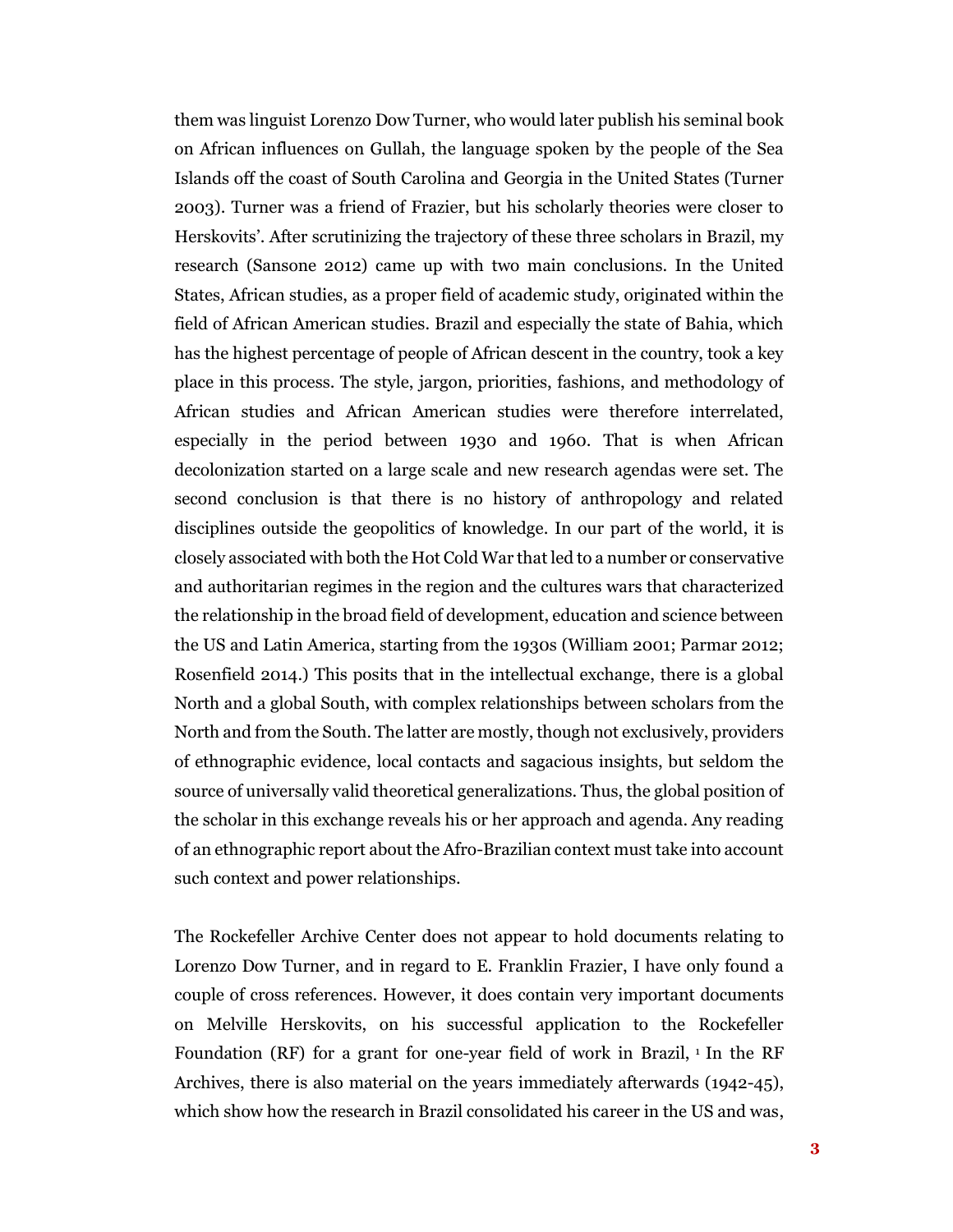in fact, a stepping stone toward the establishment of African Studies proper at Northwestern University. The collection also documents the consolidation of his role as transnational gatekeeper in both the field of African American and, later, African studies.

Herskovits started contacting the RF about a possible trip to Brazil in the latter half of 1940. By April 1941, his application for a USD 10,000 grant was ready. He sensed that the RF was interested in the promotion of Latin American Studies, as well as the promotion abroad, and especially in Latin America, of social sciences developed in the US. <sup>2</sup> Herskovits had extensive research experience in the Caribbean and Africa; Brazil was the only important country of what today we would call the "Black Atlantic," in which he had not yet been able to carry out research. The grant he was now applying for would help fill this gap. Herskovits´ poor command of Portuguese was an issue, and Joseph Willits, the director of RF's Division of the Social Sciences, in a very polite manner, suggested that he familiarize himself with that language before making his trip. Herskovits did not take his advice. <sup>3</sup> The Herskovits family sailed to Brazil from NY on August 29 on a Moor-Cormack vessel. <sup>4</sup> On June 11, the grant was approved. On November 5, 1941, Herskovits wrote a fairly long letter to Willits comparing interestingly the intellectual climate at the University of Sao Paulo (USP) and at the Escola Livre de Sociologia with that of the Faculdade de Filsosofia in Rio. According to him, the latter, even though more established, was less intellectually stimulating, and less vibrant. Willits answered promptly on November 17, remarking that the contrast between Sao Paulo and Rio was interesting and needed further exploration. On December 12, Herskovits wrote about a process he deemed promising: the establishment of the Faculdade de Filosofia da Bahia, a college of liberal arts, under the leadership of Isahia Alves – a man Herskovits held in high esteem. The main problem was the absolute lack of funding. The government provided the building, but the rest was not being provided for - not even the salaries. Most professors had to make their living elsewhere. Many were doctors and their earnings come from their practice. This lack of full-time dedication was a major problem here, as elsewhere in Brazil. One can imagine, said Herskovits, what such an institute would be if it could benefit from a few men of the standing of Gilberto Freyre, then the dean of sociology in Brazil.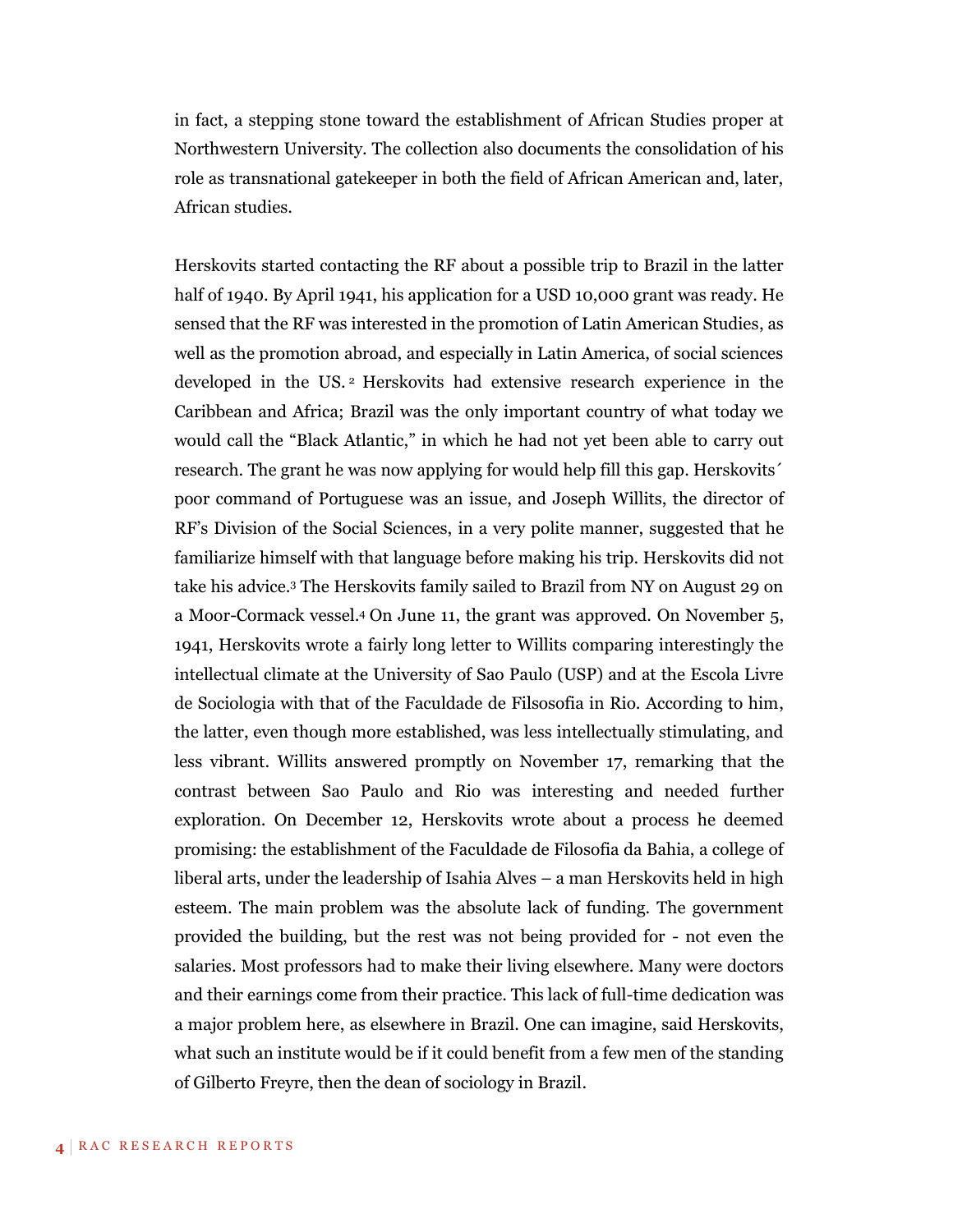After completing his fieldwork in Bahia, Herskovits was nominated honorary professor of the recently opened Institute of Philosophy of Bahia. It dedicated its first public conference - held on May 6, 1942 - in the main hall of the Instituto Normal (*A Manhã*, April 30, 1942), to the reading of Herskovits' report on his research in Brazil, which preceded his nomination as honorary professor of the Institute. Since Herskovits had already left for the US, the honorific title was delivered to Mr. Candleman, representative of the US Consulate in Salvador da Bahia, who later forwarded it to Herskovits (p. 2165). The correspondence shows that the then recent development of social science institutes in Brazil, in the years 1940-42, especially in Rio and Sao Paulo, such as the Instituto de Altos Estudos Politicos e Sociais in Rio and the Escola Livre de Sociologia in Sao Paulo, was closely observed by the US consulates. The Rockefeller Foundation, specifically Joseph Willits, was quite interested, as well. Herskovits reported about these centres and suggested to Willits that it would be interesting, from the part of the Rockefeller Foundation, to invest also in centres in the north of Brazil such as in Recife and Salvador. Thus far, they had received much less funding. <sup>5</sup> Herskovits was quite critical of the new Institute in Rio, and especially of its Dean Salviano Cruz, who had stated he had the support of the Rockefeller Foundation and the Social Science Research Council of the US, which was untrue. <sup>6</sup> It is obvious that Herskovits had his agenda and liked certain people more than others, and expressed his preferences.

His report on fieldwork in Brazil was very much appreciated by Willits, who stated, "It is excellent and will be very useful to us. It states very clearly the possibilities and limitations of social sciences grants in Brazil." <sup>7</sup> In somewhat of a response, Herskovits advised, "… treat it as a confidential document. Some of the comments mightn´t be so good for the Good Neighbor Policy!"<sup>8</sup>

In December 12, 1942, Herskovits wrote to Willits applying for funding for two "brilliant" Brazilian scholars - Octavio Eduardo and René Ribeiro – and suggested a substantial donation for the new Faculdade de Filosofia da Bahia, which had greatly impressed him. Alas, on December 16, Willits answered, "Our news is averse to any start with general support to the institution in Bahia. Humanities has one case up for support for fellowship from Bahia, but has no idea that there will be chance for project there any time soon." From this correspondence, one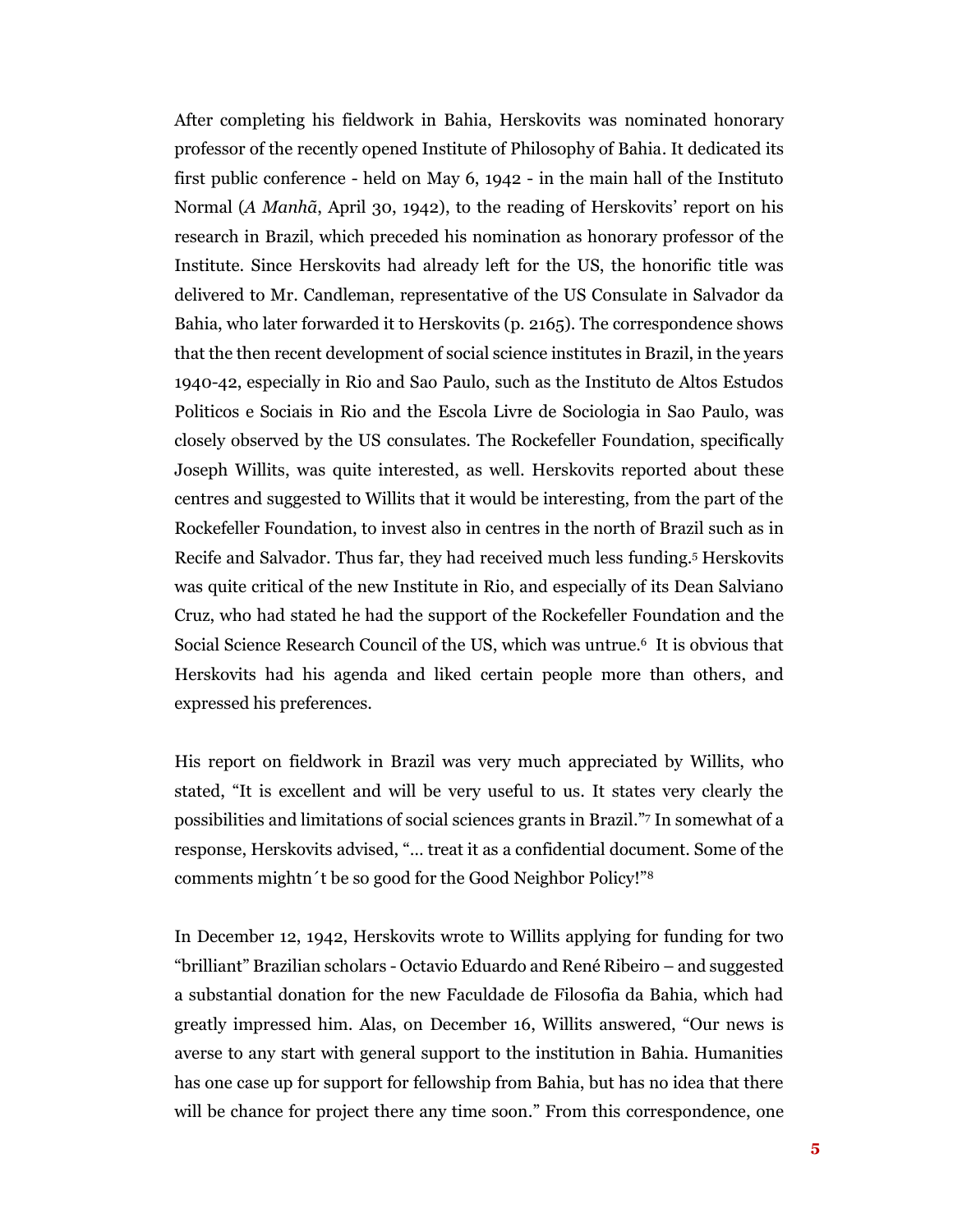gathers that such funds for Bahia would never come from the Rockefeller Foundation. Herskovits kept on sending his publications on Brazil and a copy of the recordings he did in Brazil to the RF until 1958, when he published in a book in honour of the late Pierre Rivet. It included a chapter on the social organization of candomblé, and was his last publication on Brazil.

From 1943, Herskovits tried to raise financial support for the Institute of Philosophy of Bahia, which would later merge with the Federal University of Bahia, founded in 1957. For some reason, this application was not successful. He kept supporting this Institute by donating books to its library, both his own publications, as well as other books of general interest that could be shipped by Northwestern University. Herskovits and his spouse Frances, in fact the co-author of much of his work, would never get to publish the book they proudly announced in their interview with the Rio daily newspaper, *A Manhã* on July 5, 1942. 9

A few years after Herskovits' death, in 1967, his wife Frances came back to Bahia for follow-up research with the intention of publishing this book, after all. In spite of the extensive field work she carried out during a couple of weeks, in which she demonstrated what a first-rate anthropologist she also was, and the extensive interviewing of a cluster of informants of their research in the 40s, this second attempt to publish a book on the Herskovits' research in Brazil was not accomplished. Evidence for this effort can be found in the Schomburg Center Archives where the field notes are kept. It is also documented by the Brazilian press, which reported on Frances' activities and had shown that a number of colleagues from the Centro de Estudos Afro-Orientais (CEAO) of the Federal University of Bahia <sup>10</sup> had actually assisted her as fieldwork assistants and key informants, as well.

In many ways, Herskovits became the patron of Brazilian anthropology in the sense that he created conditions for the first Brazilian doctoral students in anthropology to receive a grant and study in the US. At the Rockefeller Archive Center, there are important documents relating to Octavio da Costa Eduardo, possibly the first Brazilian to actually obtain a Ph.D. in anthropology, as well as numerous references to other Brazilian or Brazil-based intellectuals (among them, Gizela and José Valladares in Salvador, Rui Coelho, René Ribeiro in Recife,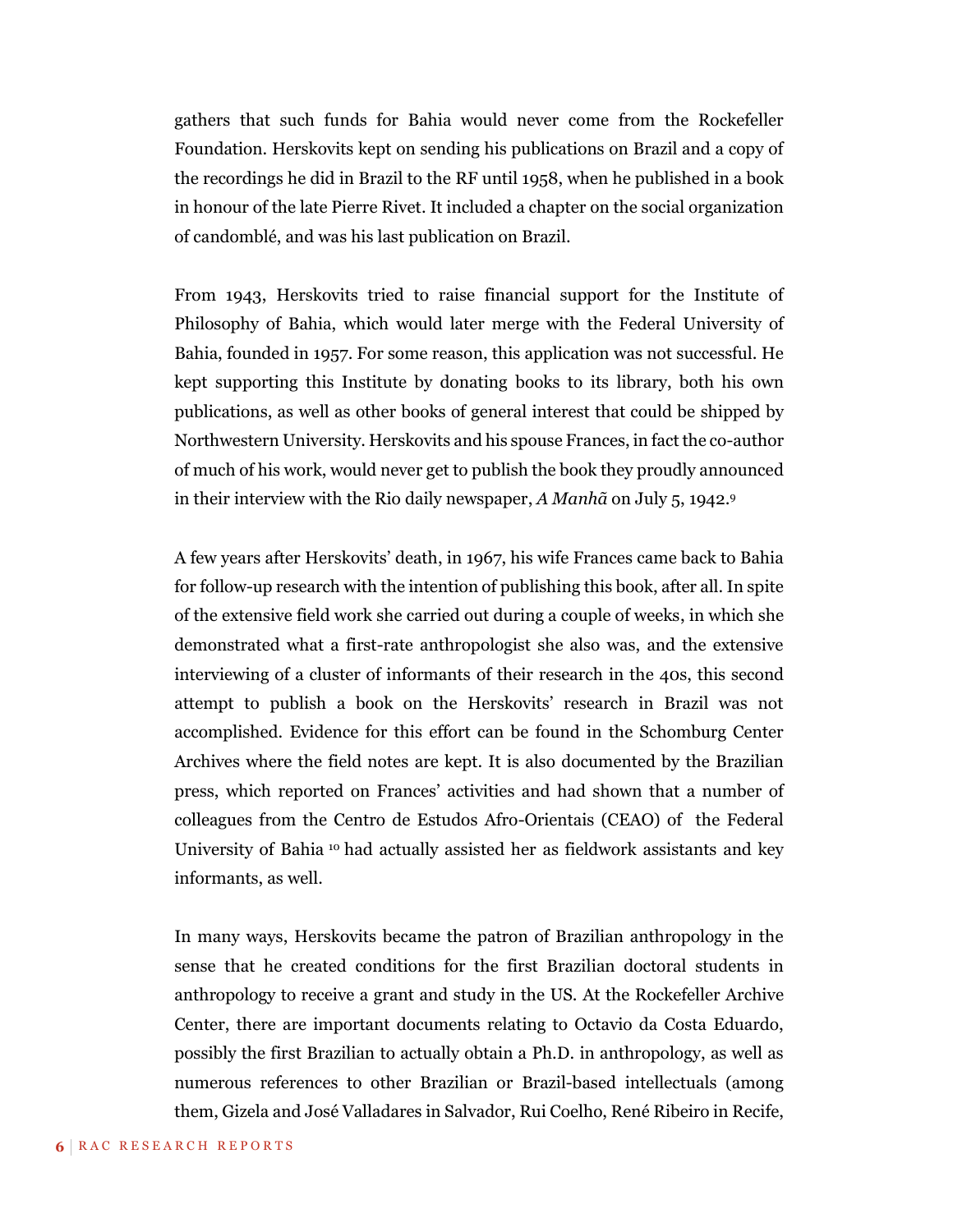Kurt Niemandaju and the powerful Dona Heloisa Torres, director of the National Museum in Rio) who applied for grants with assistance from Herskovits or whose application was evaluated by him. These findings resulting from research at the RAC, in this respect, complement nicely my research in other archives in the US, France (especially the UNESCO Archives) and Brazil.

The second research project I mentioned above, is on the impact of Afro-American and African studies in the US <sup>11</sup> and on African independence. The rich and complex life of Eduardo Chivambo Mondlane, the first president of the Mozambique Liberation Front, presents the opportunity for the construction of the biography of an anti-racist. Such a project addresses issues of authenticity, internationalism and memory struggles, personified in someone who was a trained anthropologist and had taught anthropology up until the first year of his engagement with the liberation struggle in 1963 (Sansone 2014). This project is still very much in progress, and for this reason, I will tease out its main steps and motives. I am cognizant that conflicts and contradictions in Mondlane's biography anticipate and dramatize several topics of relevant debates. They are related to what could be called the struggle for and struggle of memory in Mozambique, that is, the re-reading, this time from various and conflicting points of view, of recent history and memory regimes that have been established. In Mozambique, as in several African countries, these regimes of memories foresee the creation and maintenance of the status of immortality for some central figures in the narrative of the nation. However, being in the Hero's Crypt is important, but not enough. The reconstruction of Eduardo Mondlane's biography and, above all, of his intellectual biography and especially the fifteen years he lived outside Mozambique, as in most biographies, yields a question of agency: the extent to which his life determines its context, or is determined by the context.

In its first stage, my research has dealt with key aspects and episodes in Mondlane´s intellectual biography. In the second and present stage, it tries to tackle the current tension in Mozambique and abroad generated by the celebration of 50 years of his assassination and 100 years of his birth in 2020. 12

My interest in Eduardo Mondlane (hereafter EM) took shape through a classic case of serendipity when I came upon a file about him in the Melville Herskovits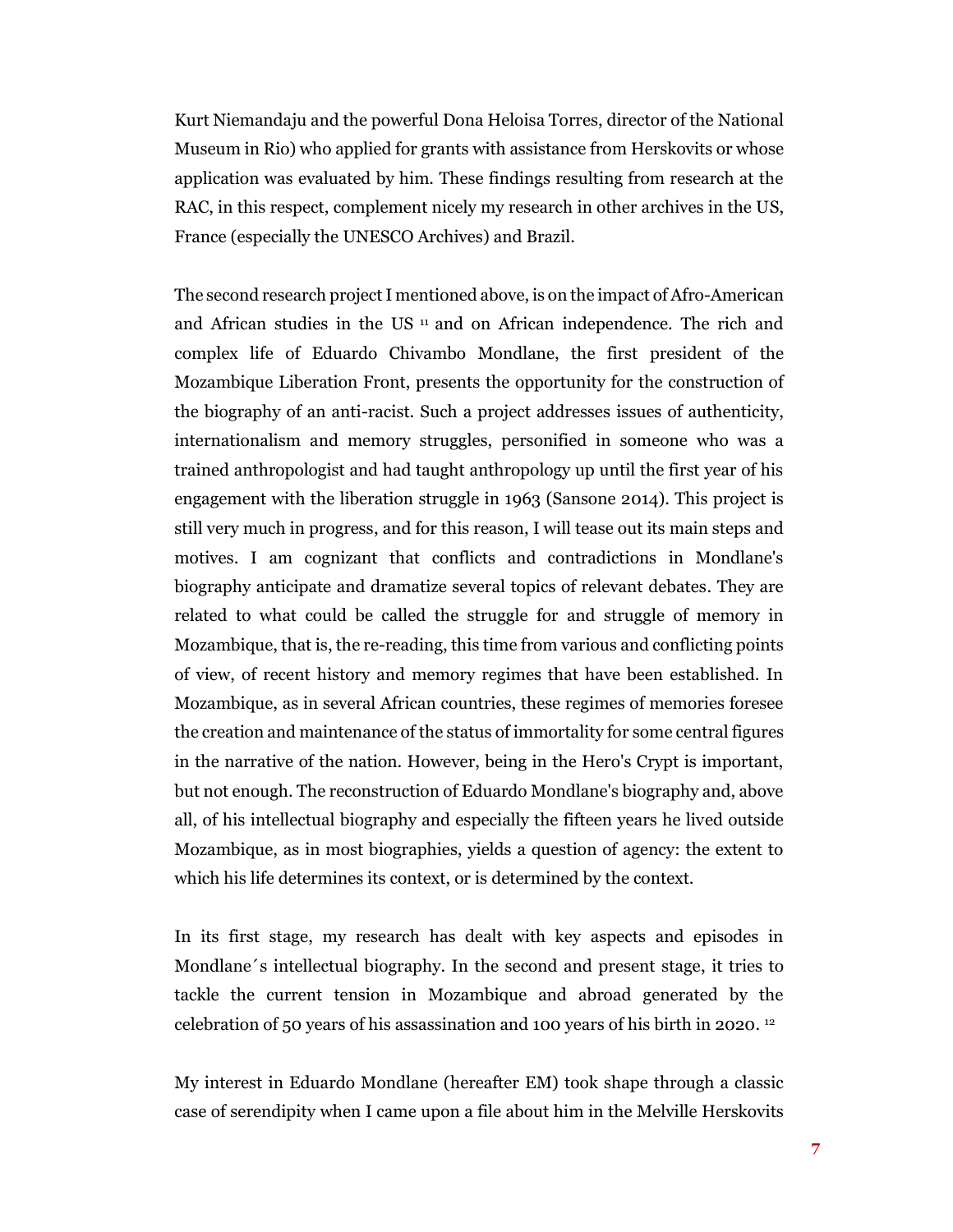Papers at Northwestern University. I knew how important Mondlane had been to the history of independent Mozambique, but I had no idea that he had been one of Herskovits' most cherished pupils. Their families had been in contact for decades, creating and recreating a complex transnational network of contacts, affections and joint interests. In fact, I discovered that in the years 1950 -1980, there had been several contact points between the trajectory of Mondlane and his family with Herskovits and his family. The two families remained on friendly terms and in relatively frequent contact, even after the death of Herskovits (1963) and the assassination of Mondlane (1969). My research on Eduardo Chivambo Mondlane (1924-1969) covers his Ph.D. in Anthropology at Northwestern University; it continues from 1961, as professor of anthropology at the University of Syracuse; and from 1963, as first president of Frelimo (Mozambique Liberation Front.) It focuses on both his twelve years in the United States, between academic life, activism and the United Nations, and the last years of his life between 1964 and 1969, when his base was in Dar es Salaam, Tanzania. My project shows how relevant may be the influence of ideas proper to the social sciences concerning the question of race, Africanism, and African modernity to the intense biography of an anticolonial and revolutionary leader, and the construction of his original antiracism. This reconstruction of part of Mondlane's biography also throws light on the development of a young Protestant thirsting for social justice, who becomes a social scientist and, later, the leader of the struggle for independence in Mozambique. Traditional African education, training in the Swiss Mission, masters and doctoral studies in the United States, and employment in the United Nations Trustee Commission help to enrich his personality and make it as enticing as it is complex. 13

Since the Ford Foundation Archives were deposited at the Rockefeller Archive Center, my days there were very fruitful also for this second project, which is formally independent, however, as shown, connected to the first one. Mondlane and, even more so, one of his mentors in the US, Melville Herskovits, were Ford Foundation grantees. The archives also contain interesting documents associated with other foundations that, after a close scrutiny, might reveal interesting connections to Mondlane´s trajectory: for example, a Ford Foundation file on Mondlanes´s project for training in higher education at the University of Dar es Salaam, Tanzania <sup>14</sup> , and the Rockefeller Archive Center recently received a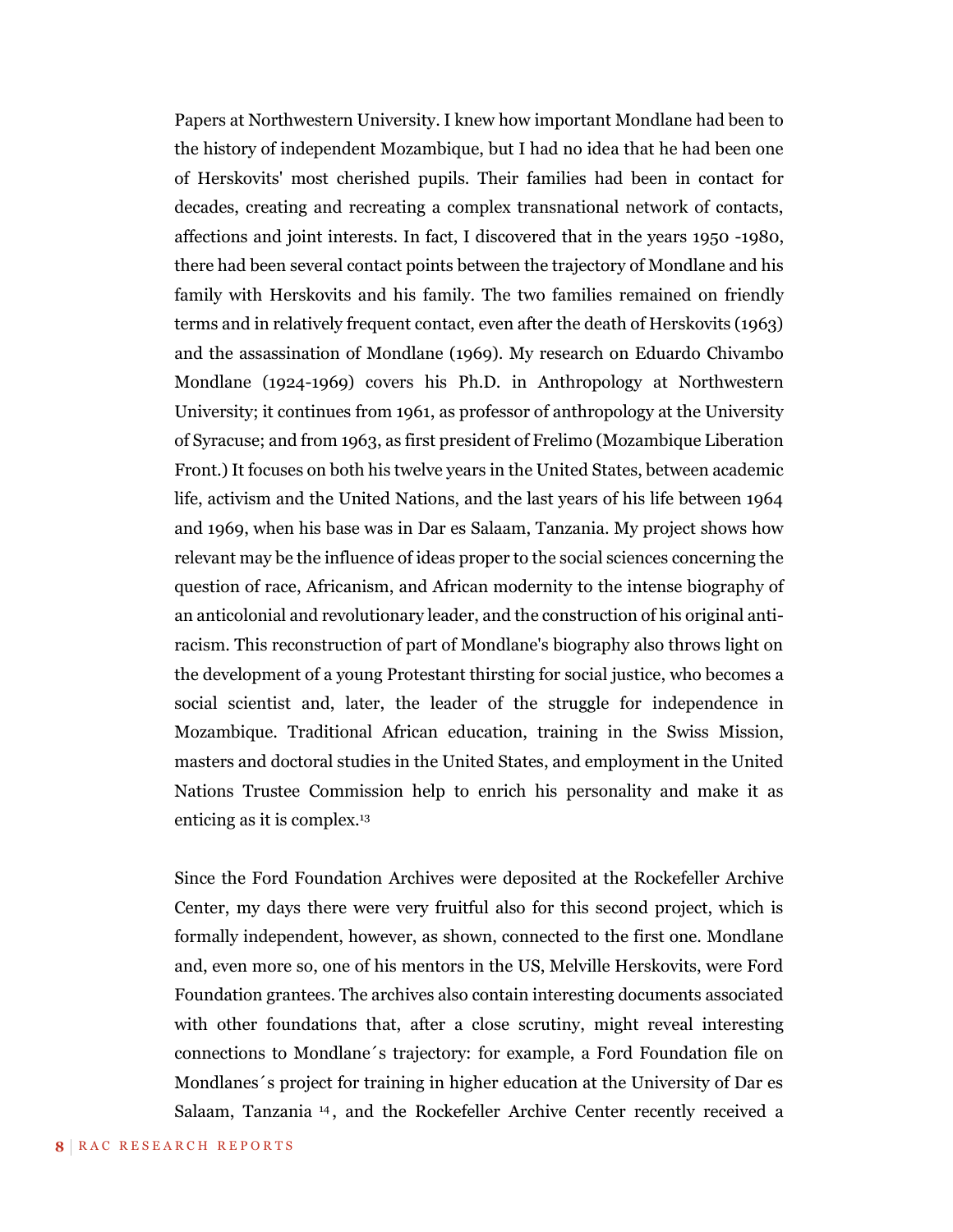complete copy of the Herbert Shore Collection. <sup>15</sup> The latter is the most comprehensive archive on Mondlane, bits and pieces of which I had seen at Oberlin College (Ohio) and at the Historical Archive of Mozambique in Maputo. The grant application to the Ford Foundation concerned the creation of possibilities for training Mozambican refugee students in the University of Dar es Salaam.<sup>16</sup> From the documents can be gathered how much EM was respected both as an intellectual and a political leader, but also how important training of cadres for the liberation front was for EM. For this, he saw the university as a potential ally. There is plenty of evidence that, at first and for two years, from 1962 to 1964, EM tried to combine his position as professor of anthropology at the Maxwell Center with the position of (first) president of the Mozambican Liberation Front. EM also continues somehow to collaborate with the United Nations, especially the Trusteeship Division, even after he left the UN in 1961. This combination of training in anthropology and familiarity with the UN resulted in the writing of several texts that are conceived of more as academic papers or reports than as political pamphlets <sup>17</sup> .

The collection of documents on Mondlane of the Herbert Shore Archive still deserves a close study. Here I give a first overview of its content and relevance to my research. The set that is part of the Ford Foundation Archives consists of eight reels of microfilms, each with hundreds of images. The first reel contains mostly EM's material (papers, book chapters, leaflets, pamphlets, articles in journal and bulletins). Reel 2 contains the very rich correspondence for the years 1950-69. Especially in the first years he received many letters in Shangana by friends – sometimes addressed to "amigo Mondlane America" -, relatives and even European collaborators of the Swiss Mission. Reel 3 consists of Janet Rae Mondlane documents and correspondence. Janet, Eduardos´s wife, will play a key role in Mozambican politics even after his death and continuing to the present. In this reel can be found the project for the creation of an EM archive, which is yet to come, as well as many letters to and from George Houser, the Methodist reverend who for more than a decade was director of ACOA (American Committee on Africa). The reel also contains most of the documents regarding the Mozambique Institute, which the Mondlanes created in Dar es Salaam with the help of foreign foundations, especially the Ford Foundation and, later, Nordic foundations. In Reel 4, we have many articles about the Mondlanes. Among them,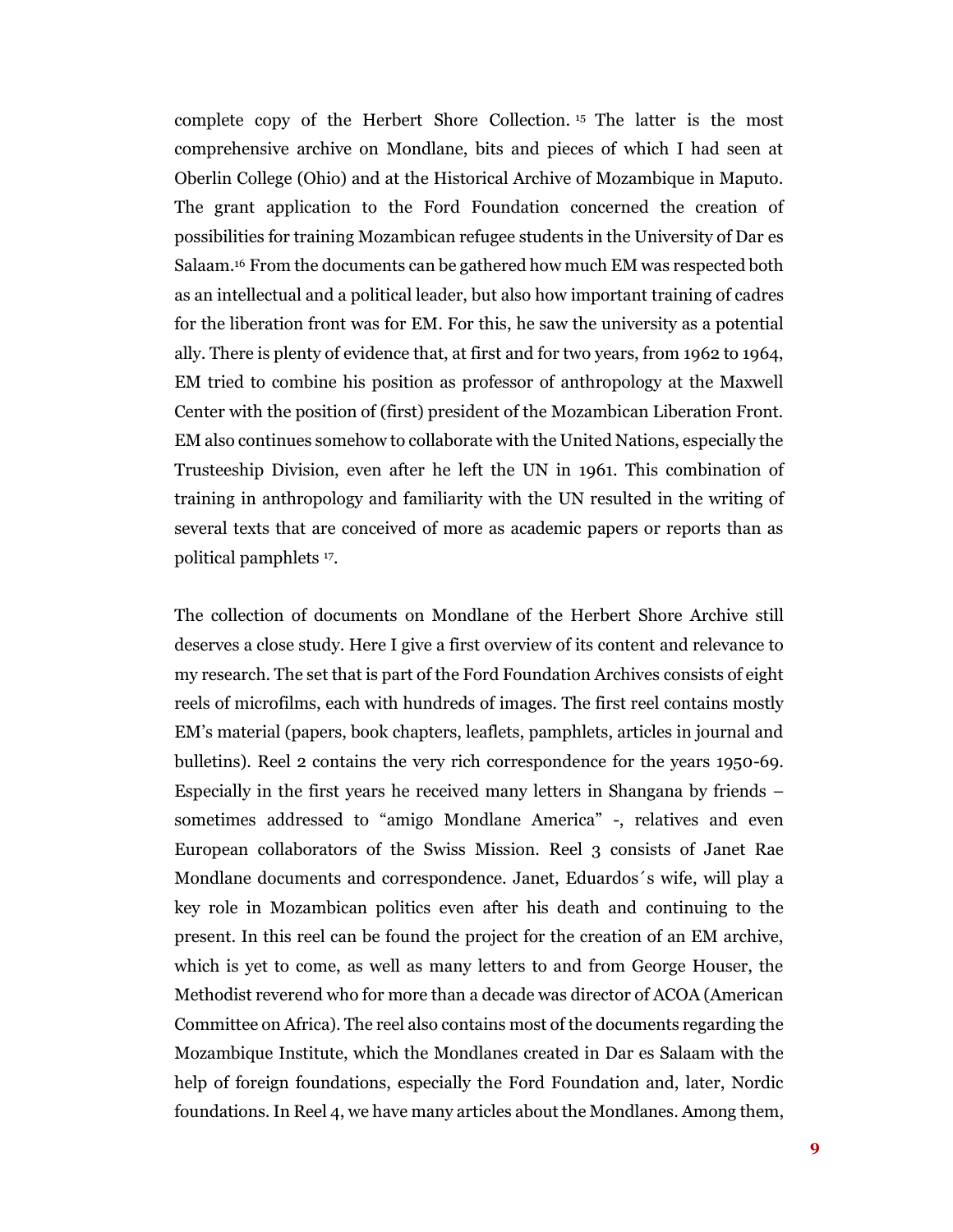I singled out the ones by Aquino (n 1505), Markum, Minter (n 2716), Presbyterian Life (n 3307) and the World Council of Churches (n 2203). Reel 5 is devoted to material about Eduardo and Janet Mondlane, mostly clippings from the press. The bulk of it is on EM assassination in January 1969. There are very interesting clippings, such as those on EM expulsion from the University of Witwatersrand in 1948 (which caused a wave of student protest at the university) or those in which EM is called an African prince (which he was not). Other clippings show that when in 1954 in Chicago EM addresses a large Methodist youth audience and "brings down the house," he is presented as the son of a chief (which in many ways he was). Reel 6 has the correspondence by third persons concerning the Mondlanes. Here, too, there is a predominance of correspondence relating to EM's assassination and its aftermath. Reel 7 contains the Frelimo Publications and reel 8 the list of contents of the entire archive, which is listed in chronological as well as in thematic order, and according to the name of people or organizations.

The scrutiny of Mondlane´s trajectory reveals other dimensions of his life. Evidence for this derive from a first quick analysis of the extremely rich Herbert Shore Collection at RAC, as well as from research in the archives of Portuguese secret services (PIDE/DGS) in the National Archives of Torre do Tombo (ANTT) in Lisbon, held in several short periods since 2014. Mondlane´s life was dominated by a strong tension between, on the one hand, cosmopolitanism and the rejection of ethnic-racial identity constructions for the purposes of popularity in the *vox populi*, and, on the other hand, the need to compensate for this cosmopolitanism, to be seen as a "son of the land," an authentically African, expression of a Mozambican nation that was still to be created, but needed icons and models of its new nationality. Mondlane belonged to the generation of fortyyear-old activists whose lives, had they not been ruthlessly and prematurely interrupted, might have changed the course of Africa's postcolonial history. His life must be interpreted in a context of a decade that saw the early disappearance also of Franz Fanon, Patrice Lumumba, EM and Amílcar Cabral. All of them were both nationalists and cosmopolitans.

The conflicts and contradictions in Mondlane's biography anticipate and dramatize several relevant topics of debate. Central to this is what could be called a struggle for memory in Mozambique, the re-reading, this time from various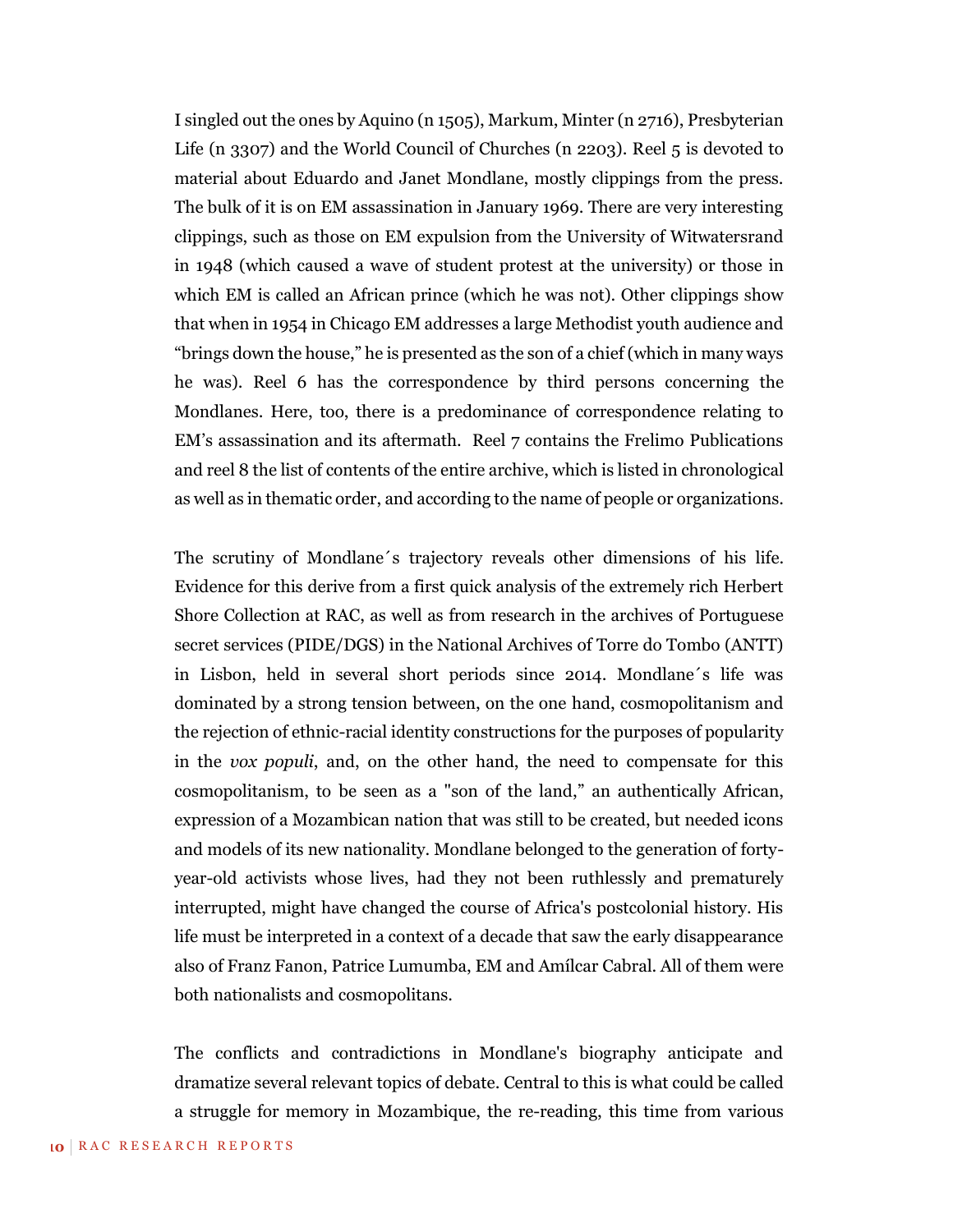conflicting points of view, of recent history and memory regimes that have been established. In Mozambique, as in several African countries. These regimes of memories foresee the creation and maintenance of the status of immortality for some central figures in the narrative of the nation. In this process of patrimonialization of the immortals, the central questions are: Who are these? How many immortals are there? From when (which part of the life of these people is appropriated by the nation) and until when? (There are several immortals who cease to be such when there are political upheavals).

Allow me to give you a brief description of the various moments in Mondlane's life. I would say that, despite everything and generalizing a little, the years of school and university were, in short, the happiest years. He began his studies, in social work, in 1945 in South Africa. After the first year, EM was able, with the help of contacts with the Presbyterian and Methodist churches, to attend the social sciences program at the University of the Witwatersrand in Johannesburg. In 1948, with the hardening of apartheid, his visa was not renewed, and he returned to Maputo. There are indications that Mondlane obtained his degree at that South African university by concluding his studies by correspondence. Back in Maputo, in 1949, he strengthened his relationship, already existing, with the association of Mozambican students. The Portuguese secret police, PIDE, was already aware of him and started to follow him. With the intervention of the Swiss Mission and with the support of the provincial governor, he obtained a scholarship to continue his studies in Lisbon, where he stayed for only a year. In that city, Mondlane felt constrained and controlled; the intellectual and political climate did not seduce him. Unlike most African students in Lisbon, he rarely attended meetings and poetry recitals in the House of Students of the Empire, as, when compared to activists like Agostinho Neto or Amílcar Cabral, he did not feel the need to "re-Africanize" in these meetings in which there was almost an identity catharsis taking place. Symptomatically, if a significant group of students of the House (among others, Marcelino dos Santos), a few years later, fled to Paris, in a famous clandestine operation, Mondlane, always with the support of his contacts from the Swiss Mission, managed to escape Portugal in another direction and in a less noisy way. He left thanks to assistance from the Phelps-Stoke Fund, with a scholarship to study at Oberlin College in Ohio. Thus began, in 1951, his extended period in the United States.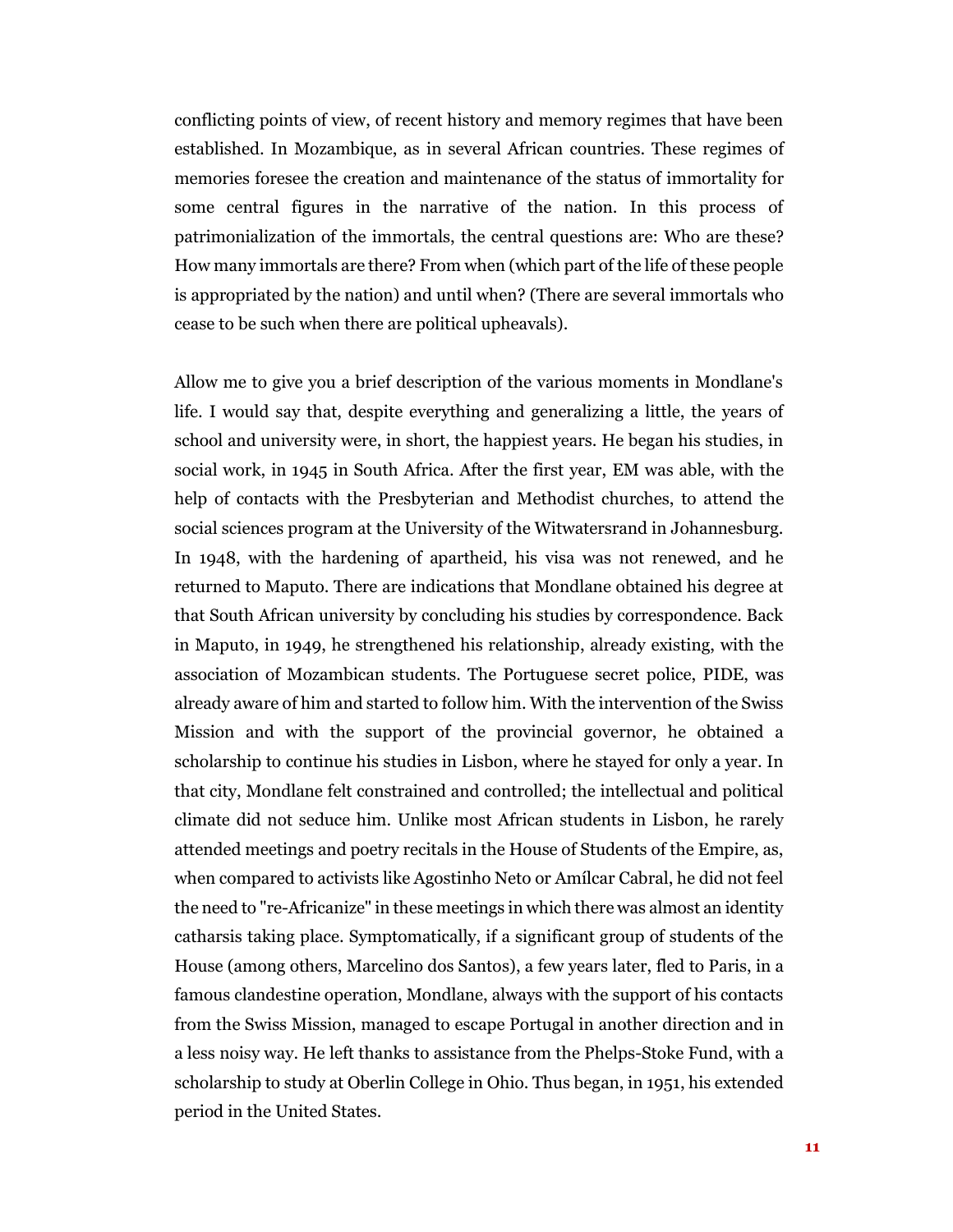My research intends to investigate in detail these thirteen years he spent in the United States. Mondlane went through several institutions, and in all of them, as I have already seen in the testimony of people who knew him as well as in documents, he left (worthy) memories and recollections: Oberlin College, Northwestern University, Boston College, Harvard University, Trusteeship Commission of the UN, and the University of Syracuse. In this period, he drew closer to several well-positioned scholars, such as Melville Herskovits, George Simpson, Marvin Harris, and Ralph Bunche. These friendships and contacts would become useful, years later, in raising resources and support for the struggle for Mozambique's independence. Mondlane conducted research on racial attitudes of whites and blacks in the North and South of the United States for his masters and doctoral degrees. He attended groups and events associated with the Methodist and Presbyterian churches, and engaged in *sui generis* anticolonial activism, with many interviews on TV, in the newspapers, and on the radio, as well as through participation in conferences and meetings. His stay in New York to work at the United Nations corresponded almost perfectly to the enchanted moment in the internationalist anticolonial struggle: 1960-64. For Eduardo, these, on the other hand, were also pleasurable years of family life, meeting with friends and enjoying a cosmopolitan city like New York. In fact, for him, there was a moment of great growth in terms of contact networks between 1960 (the great year of African independence) and 1964.

This time period coincided with Brazil's move from passive support of Portugal's foreign policy - that had produced a favourable atmosphere to be used by Gilberto Freyre and the celebration of the goodness of the Portuguese colonialism by Salazar in the 1950s – to the NPE (New Foreign Policy) of president Jânio Quadros. Soon things would change and toughen up, starting from 1963 with the assassination of John F. Kennedy and the exacerbation of the Cold War in Africa. Frelimo formed in the years immediately afterward, as part of a great social engineering project, which was the formation of a Mozambican "new people." From 1965 forward, there was almost no return point or escape valves, and the social and cultural capital of Mondlane, which had contributed to attracting international attention around the struggle for independence of Mozambique, worked less well, especially inwardly in Mozambique, in terms of the relationship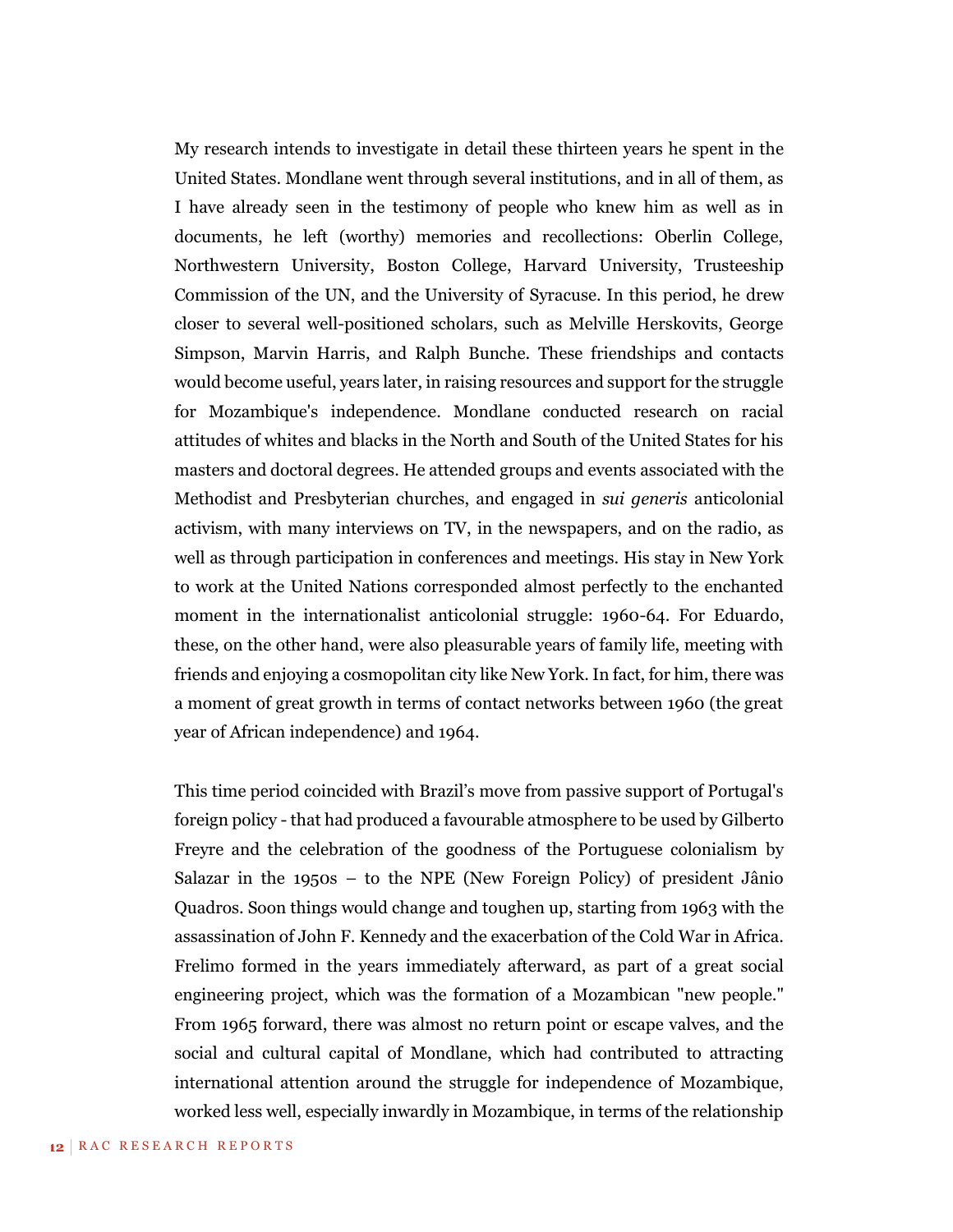with the incipient guerrilla movement. These were the hardest years of the Cold War. It was also a period associated with coups in Brazil and Indonesia, both in 1964, the consolidation of the Mobutu dictatorship in Zaire in 1965, and the assassinations of Martin Luther King, Jr. and Robert Kennedy in 1968. Despite this change of winds, Mondlane insisted on navigating between various worlds and deluded himself on being able to determine the Frelimo foreign policy, for example, not allowing the presence of foreign military in Frelimo from Cuba, China or the USSR and its allies - only military trainers and in a much more discreet way than in the MPLA. In short, Eduardo Mondlane built himself up as a cosmopolitan leader. Out of Mozambique, his academic training and personal trajectory were a great bonus, even helping in the struggle to raise resources, especially in the period 1960-64. I emphasize that "inward", such cosmopolitanism and international transit of Mondlane worked much less than "outward." He was accused by several militants of "liking books too much", not being resolute in decisions (an aspect that even his collaborator Sergio Vieira pointed out), of traveling too much, managing too many resources and, last but not least, of being married to Janet Rae, who was white and American (an extraordinary activist who would be, for several decades after Mondlane´s assassination, quite active on the political scene in Mozambique.)

In short, Mondlane's life seemed to have taken place in a field of tension. There was ongoing pull from different poles: between individual projects and mission, desire to have a good life (especially as an intellectual) and sense of duty, the feeling of being the person who can change the course of your country, but of also having to sacrifice yourself for the same goal. In his trajectory, there were contingencies and choices, constrictions and opportunities, in a continuous confronting with injustices, first of all of a racial nature. Here I need to make a parenthetical observation. Frequently, it has been said that Mondlane was less interested in the narratives associated with blackness and was essentially aracialist. It seems that, indeed, his relation to the notion of blackness was rather discreet and that he did not think that racial identities had to be exacerbated in the process of emancipation of a new country like Mozambique. This, however, does not mean that he was "color blind" – that he did not perceive racial hierarchies and discriminations. An early analysis of the documents and testimonies I found in the archives for the years 1964-69 indicates that he had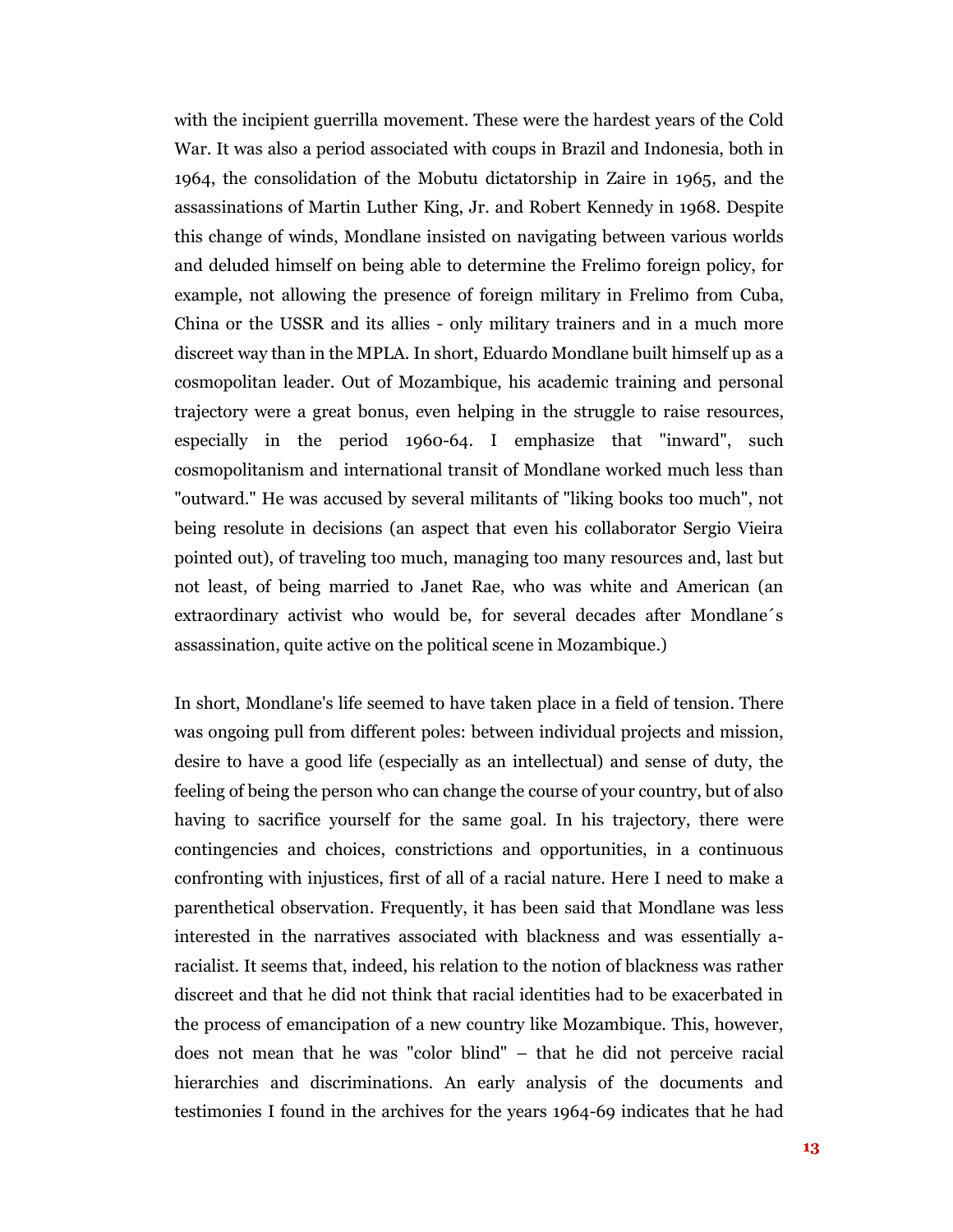developed a discourse on racial hierarchies as a factor of dehumanization, but never believed in strategic essentialism, in the radical and political use of racial categories. In this, Mondlane differed from other African leaders, including his contemporary Frantz Fanon with whom he came to have contact possibly in New York - although this is a meeting that my research still needs to investigate. In the process of creating and consolidating Frelimo, the question of color always existed –as was obviously the case. Thanks to Mondlane's effort, within the movement, the racial question never was celebrated or exacerbated - at least until 1969. Mondlane never let himself be taken by the doxa. That is why I consider him a "middle hero" - a figure who did not seek the outcry of the crowd to justify his actions.

One of the key questions of this research is to what extent was Mondlane of a canonical mind set, and to what extent was he innovative, when compared to the other important African leaders of his day. Some characteristics that differentiate him from the other leaders of the former Portuguese colonies can be easily noticed: he was the only one who studied (mostly) in the United States, maintained a less unambiguous relationship with the Portuguese language, developed and nurtured a network of contacts more diverse and certainly more academic. Mondlane, in addition, remained interested in the social sciences until the end, and received and read many books, even corresponded with researchers and wrote a couple of reviews of books written by anthropologists from Dar es Salaam.

Analysing Mondlane's trajectory, a first consideration that points to new and necessary research clues is that the history of the decolonization of Mozambique, and of the ideas produced in this process, are not only a history between Portugal and Africa. Indeed, in the case of the Palop (Lusophone Africa), this process was even more international than in the vast majority of African countries (with the possible exception of Algeria.) It took place some ten years after other countries in Africa, and in the middle of the Cold War -a time that produced strong and new international networks. In the course of Mondlane's life, one sees a great number of actors and agents, from several countries: United States, Switzerland (Geneva and Lausanne -World Council of Churches), Brazil (through Marvin Harris, Darcy Ribeiro, and Pedro Agostinho da Silva), Algeria, Tunisia, China, USSR (as well as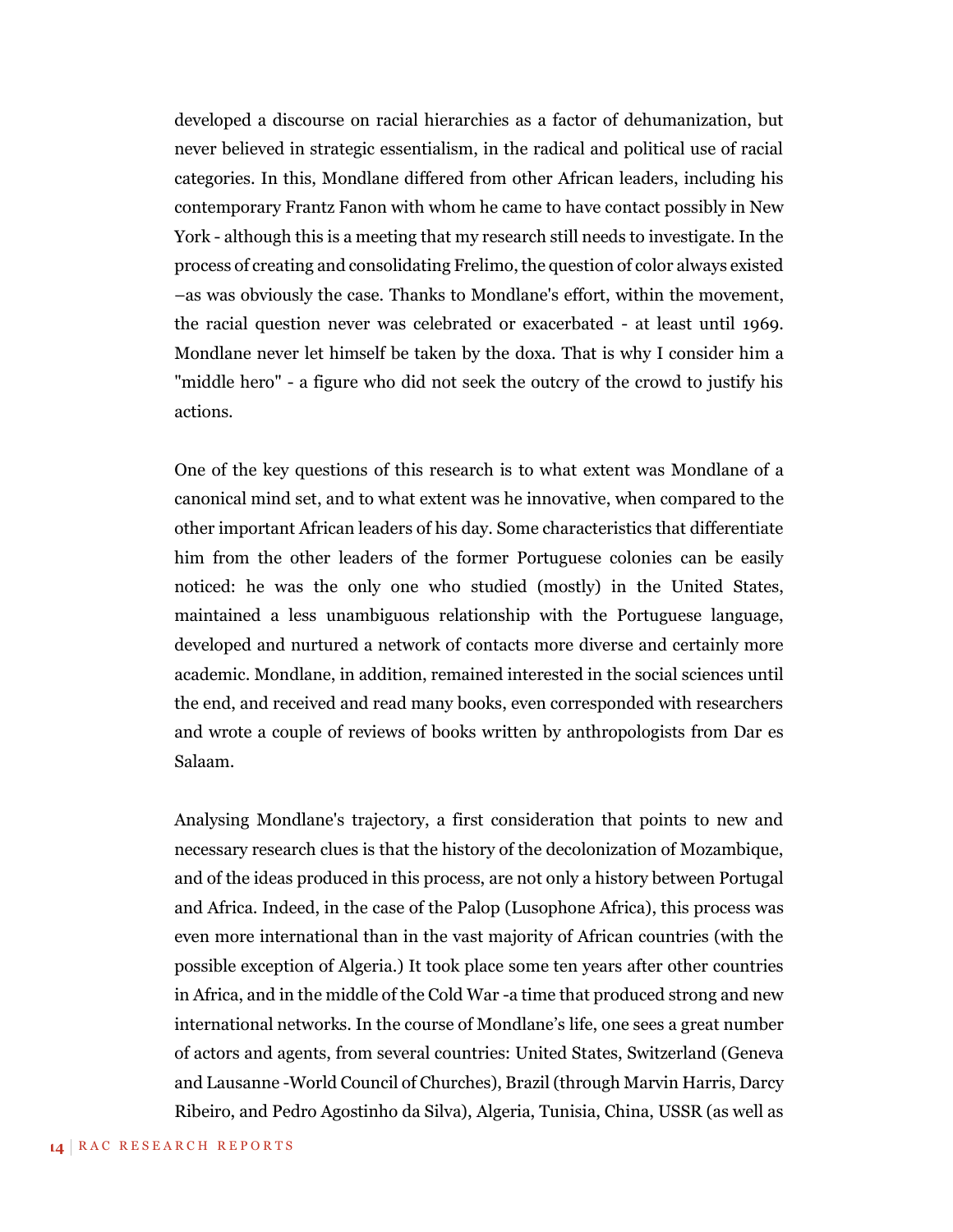Bulgaria, Romania and DDR), Congo, South Africa, Tanzania, Ghana, Senegal, Egypt, Sweden, Holland, Germany, England, and Italy.

What is the current situation of Eduardo Mondlane´s biography? Nowadays, this kind of research has a great impact not only in Mozambique and in other African countries where these struggles are taking place, but also in the social sciences, where there is a renewed interest in the interaction between formation in social sciences, anticolonial struggles, and the construction of a modern and new political, let's say, post-populist, leadership in contemporary Africa (Schumaker 2001). Today in Mozambique, as in many other African countries, there is something that we can call the struggle for memory, a result of the process of patrimonialization (which includes both valorization and preservation) of the past and the struggle for independence. In this process, instead of trying to arrive at a new and more mature moment of synthesis, which includes several even contradictory and antagonistic narratives about the recent past, the effort seems to be that of transforming the various aspects of Mondlane's life into one, so to speak, forming a unique Mondlane. Simplification and reduction of the complexity of the biography of this father of the homeland are possible. Something that was already complex in the context of the liberation struggle, after the civil war and the one-party rule, is even more absurd today in a context of progressive plurality in the field of politics. Once the Mondlane biography is patrimonialized, its narratives become objects of preservation and dissemination, typical dynamics of the process of patrimonialization of the intangible culture: standardization, bureaucratization, professionalization, and commodification. A biography can thus become not only a monument but also a commodity.

This research project presents a series of methodological challenges. In addition to focusing on Mondlane's trajectory and the networks he creates, concentrating on the years from 1948 to 1969, my research also intends to investigate some questions concerning methodology policies. It is my wish that this reconstruction of part of the intellectual biography of Eduardo Mondlane, based mainly on documents from US archives and secondary sources, will allow a dialogue between the oral sources and the reconstructions of Eduardo Mondlane's biography made from Mozambican documents (mainly from the Mozambican Historical Archive and Frelimo, but also from several personal archives), the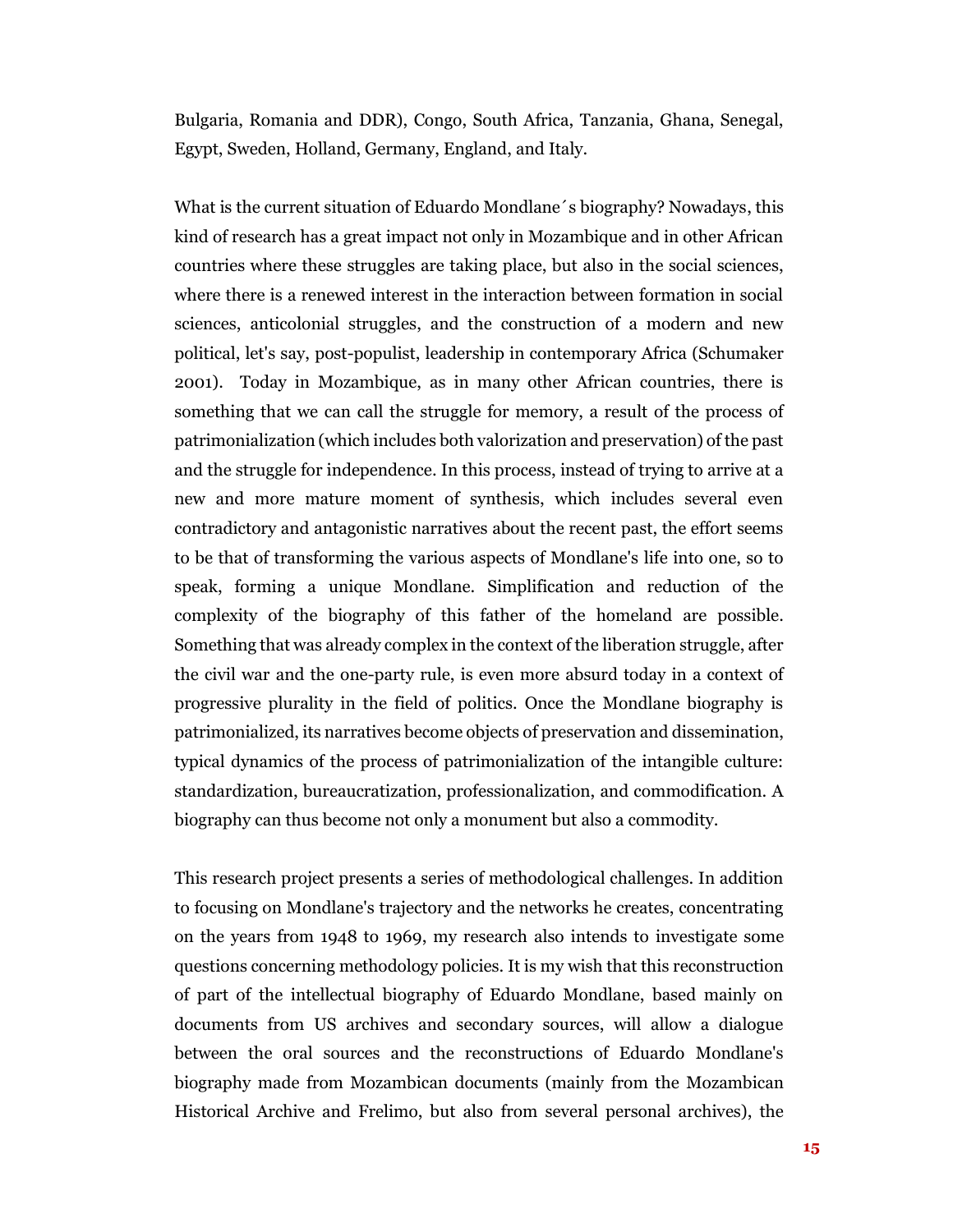Swiss Mission, the PIDE, the KGB, the CIA, etc. The argument is that biographies of leaders of the scope and complexity of Mondlane cannot constitute a business for individual detectives, true shadows of the dead. In Mozambique, it is necessary to make a new sociology of the crypt of the heroes, by which it would be important to be able to access, with relative ease, the Frelimo files for the period 1962 to 1969. It is also important to be in tune with both the new biographical wave that the country has been experiencing in the last decade (during which dozens of excombatant biographies have been published on all sides of the war fronts) and with the new and more modern approaches to the patrimonialization of intangible culture in recent years. My methodological option is for a multi-situated and interdisciplinary collective reading of documents, testimonies, texts, and iconography: biography as a collective work. A great novelty is that the new communication technologies allow us to think about the socio-historical reconstruction of complex and multifaceted trajectories, such as those of Mondlane, as an exercise in crowd sharing and crowdsourcing - sharing with a group the analysis of documents through Wiki Resources, for example, which allows more people to compose, at the same time, a (hyper) text. In a kind of collective authorship/multiple looks, perspectives and positions can contribute to new readings of a document. In this respect, it might be interesting to observe the experiments carried out by the Digital Museum of the African and Afro-Brazilian Memory -www.museuafrodigital.ufba.br. These are also issues to be addressed by the research network on complex biographies, "Beyond the boundaries: science, agency and biographies in transit," edited by Patrícia Mattos, at the Institute of Social Sciences of the University of Lisbon and composed by several researchers, for which a request for support was recently submitted to the Portuguese Science and Technology Foundation (FCT).

Now, it is necessary to detail what I have already managed to accomplish. My research is based on original data, analysis of primary sources, and the review of the research carried out by others on some aspects of the trajectory of Mondlane (Manghezi; Borges Graça; Cruz e Silva e Alexandrino; Cossa; Duarte de Jesus), such as his involvement with the Swiss Mission and the Methodist and Presbyterian churches (Faris). I have also analysed a few, but not many, theses and dissertations dedicated to Mondlane (Matsinhe and Samuel). For this, I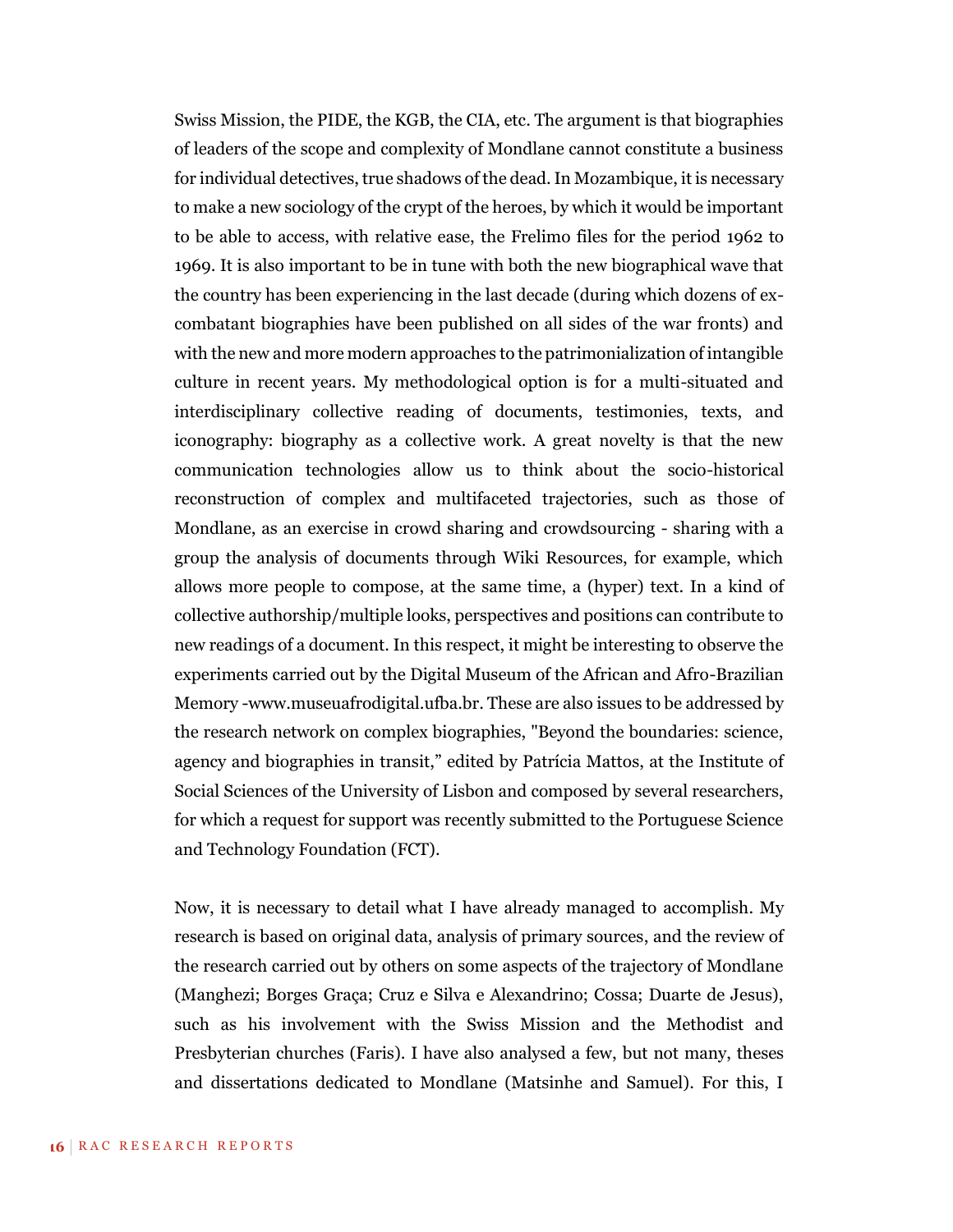consulted a wide variety of libraries and archives, each with its limitations and internal policy.

There are, in short, six types of sources:

a) 1948-1960: Correspondence with the Swiss missionary clerics and the Swiss Mission in general.

b) 1950-1969: Correspondence with Eduardo's wife, Janet Mondlane.

c) 1950-1962: Correspondence and documents in the United States (Oberlin College, Northwestern University, Harvard University, U. of Syracuse, Boston University, and the United Nations).

d) 1961-69: Documents in the National Archive of the Torre do Tombo (ANTT) in Lisbon, especially the archives of PIDE and the Security Services.

e) The writings of Mondlane: master's thesis, doctoral thesis, tests and essays in the masters and doctorate courses, texts, articles, interviews, autobiographical notes.

f) Publications about Mondlane, especially magazines and newspaper articles, but also bulletins and pamphlets - either praising or execrating the figure of Mondlane.

There is still much that I should do:

a) Systematize the approximately 5000 documents already digitized at the ANTT (mostly from PIDE and the Security Services).

b) Investigate documents already available online about the early years of Frelimo 1963-1970.

c) Scrutinize the Herbert Shore Archive, the microfilms of which are at the RAC. d) Create an online collaborative platform for the critical and collective reading of a series of documents that are difficult to interpret, or for which there are several possible interpretations. This will be developed in close association with the H-LUSO digital list, organized from the University of Michigan at Ann Arbor, with which I am already in contact.

e) Carry out a research mission for six weeks in Mozambique with two objectives: develop a digital museum project to support the open-air museum managed in Mandjakaze together with the Mondlane Foundation; and interview about 20 people who have had contact with Eduardo Mondlane, or who have worked to safeguard their memory in different spheres of society (museums, Ministry of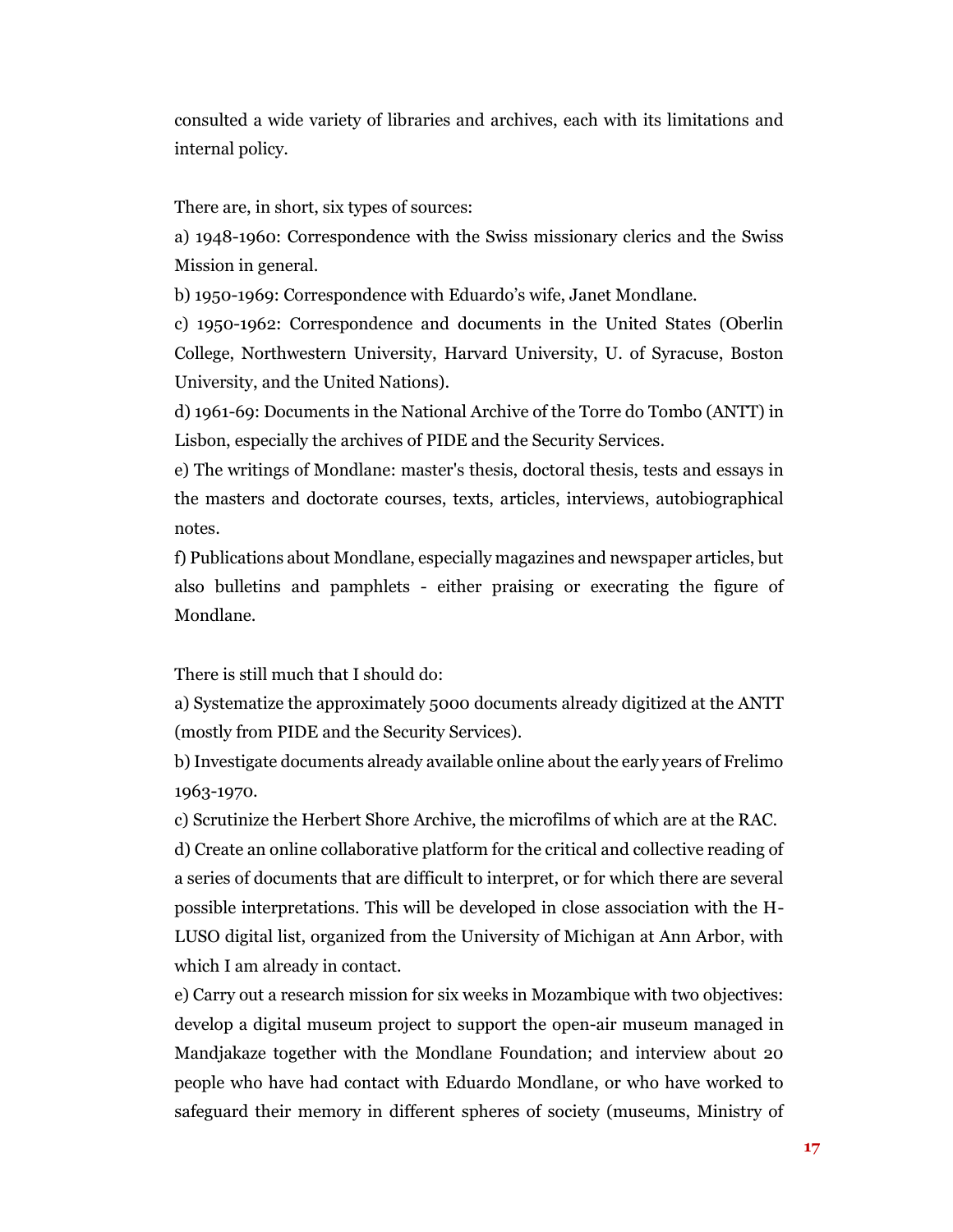Culture, university, history books, monuments, Frelimo itself, development agencies and ARPAC, blogs and press, etc.).

The research presented in this project has attracted interest both within and outside Mozambique, and has provided me with several partnerships with Northwestern University (where Mondlane completed his master's and doctorate in social sciences), Oberlin College (where Mondlane graduated), University of Syracuse (where Mondlane lectured as an anthropologist), the United Nations Archives (where he worked for three years), ISCTE in Lisbon (for the relevance and proximity of the National Archive of the Torre do Tombo and of the archives of the PIDE that are kept in it), Eduardo Mondlane University in Maputo, Mozambique (because it is the main Mozambican university and it is named after Mondlane, who is, in fact, considered the first social scientist with a doctorate in the country), and finally the Eduardo Mondlane Foundation in Mozambique (which manages an open-air museum about Mondlane's life in his birthplace, Mandjakaze, and showed interest in creating a digital museum that works in synergy with the face-to-face museum), as well as at least two universities in South Africa -University of the Western Cape at the Cape and University of the Witwatersrand in Johannesburg.

Although my effort has been comprehensive, my research is not meant to be conclusive. On the contrary, my intention is more to raise questions than to arrive at definitive conclusions on such an interesting, complex and sometimes contradictory trajectory. In fact, each of these six file types illuminates one aspect of Mondlane's life story. In this respect, there is a plurality in the archives. Indeed, if we ask ourselves what the heart of Mondlane's thinking is, the answer will largely depend on which files we are using. We have, therefore, the archives of the churches, academic life, personal life, Frelimo, PIDE, and the memory of friends and old comrades. There will certainly be others. Faced with this plurality and diversity -which show the unfolding of the life of a complex and progressively more mature but also more difficult and realistic man - and, in some ways, in opposition to them, one has the fashion that Mondlane was posthumously constructed as a national hero in a project of monumentalization of his biography. In this process of transforming Mondlane into a hero and symbol of the new nation, the state and other agents both took up part of the practices by which the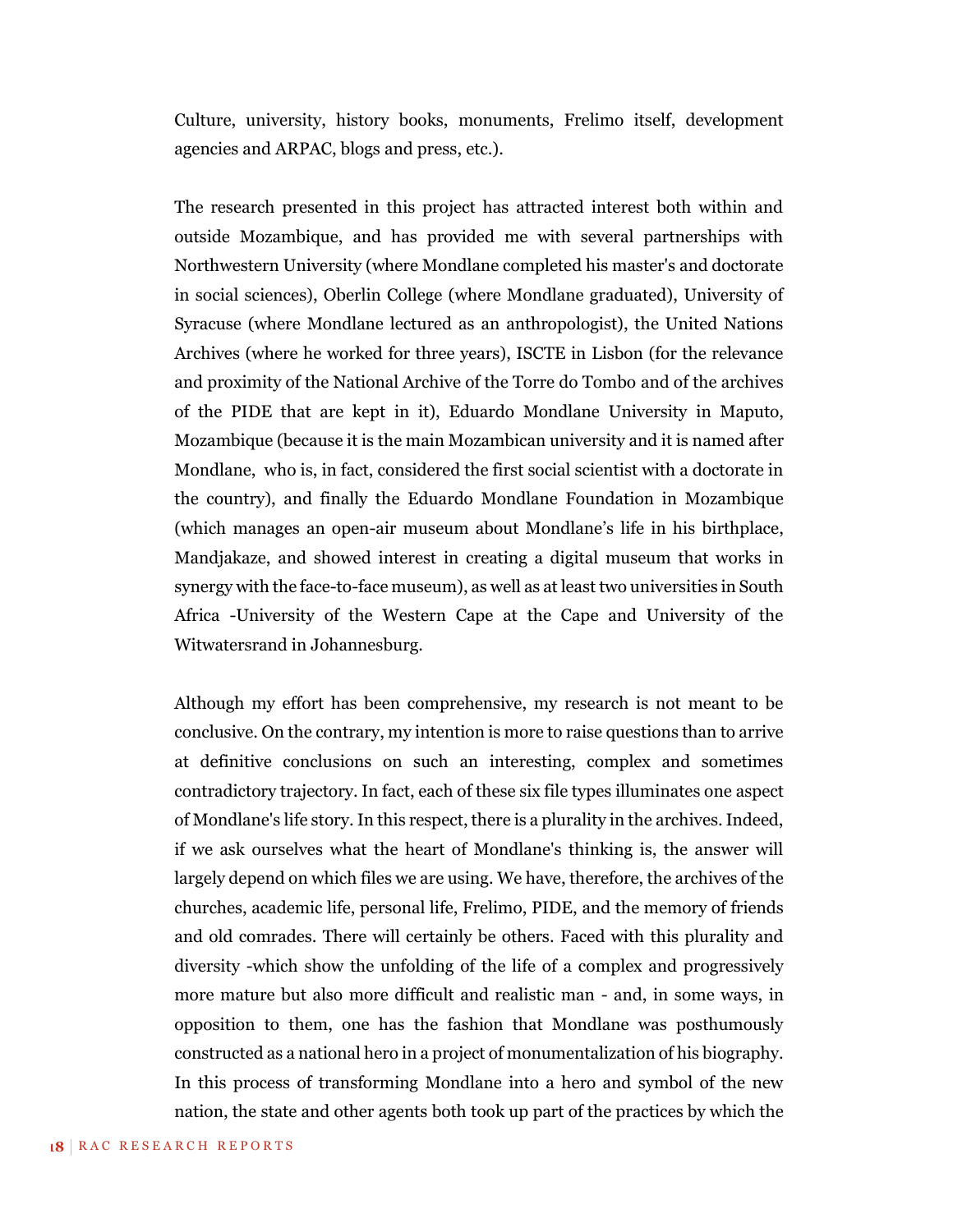colonial state created its symbols in what was called a colonial memorial complex (Werbner 1998.) They created new instruments and discourses that highlight a radical rupture with the colonial past.

As said, after having conducted research in files of the United States, Switzerland and Portugal, I will need to do research in archives and do interviews in Mozambique and South Africa on the life of Eduardo Mondlane, with emphasis on his transit through social sciences during the twelve years that he resided in the United States and the last years of his life, from 1964 to 1969, when his base was Dar es Salaam. This last phase of research, which I plan to carry out during my sabbatical year, starting in August 2020, wants to illuminate the ideas created in the preceding phase of my research. That phase corresponded to the 1940s (Africanisms, Negritude) which impacted the processes resulting from the decolonization of Africa. It also affected concretely the life of a leading figure, Mondlane, who had been mentored in his master's and doctorate by Herskovits, who had a long exchange with Marvin Harris and who, at a certain point, in his quest for a "third way", considered that Brazil (and, more specifically the Centre of Afro and Oriental Studies of the Federal University of Bahia, where I presently work) could be the place where to train the future generation of independent Mozambique cadres.

I have been working on these two interrelated themes since the late 1990s, totalling now about 20 years of research. Most of this research has been done in short and very intensive spells of time spent abroad, often taking advantage of an invitation to visit a US or European university to lecture. In this research mode, I do not differ from most colleagues who are based in institutions in Latin America, who experience severe restraints to carry out research calmly in the North  $-$  in terms of visa barriers, sheer lack of time, and research fund limitations 18.

The research I was able to do at the Rockefeller Archive Center, thanks to the research stipend I received, has been rather important for both of my research projects, each of which is planned to produce a book. I came to the Archives at long last, after several years of email exchange with Bethany Antos, an archivist who deserves my best words of appreciation in this report. I had conducted research in several archives in the US and, to a lesser extent France. My (very)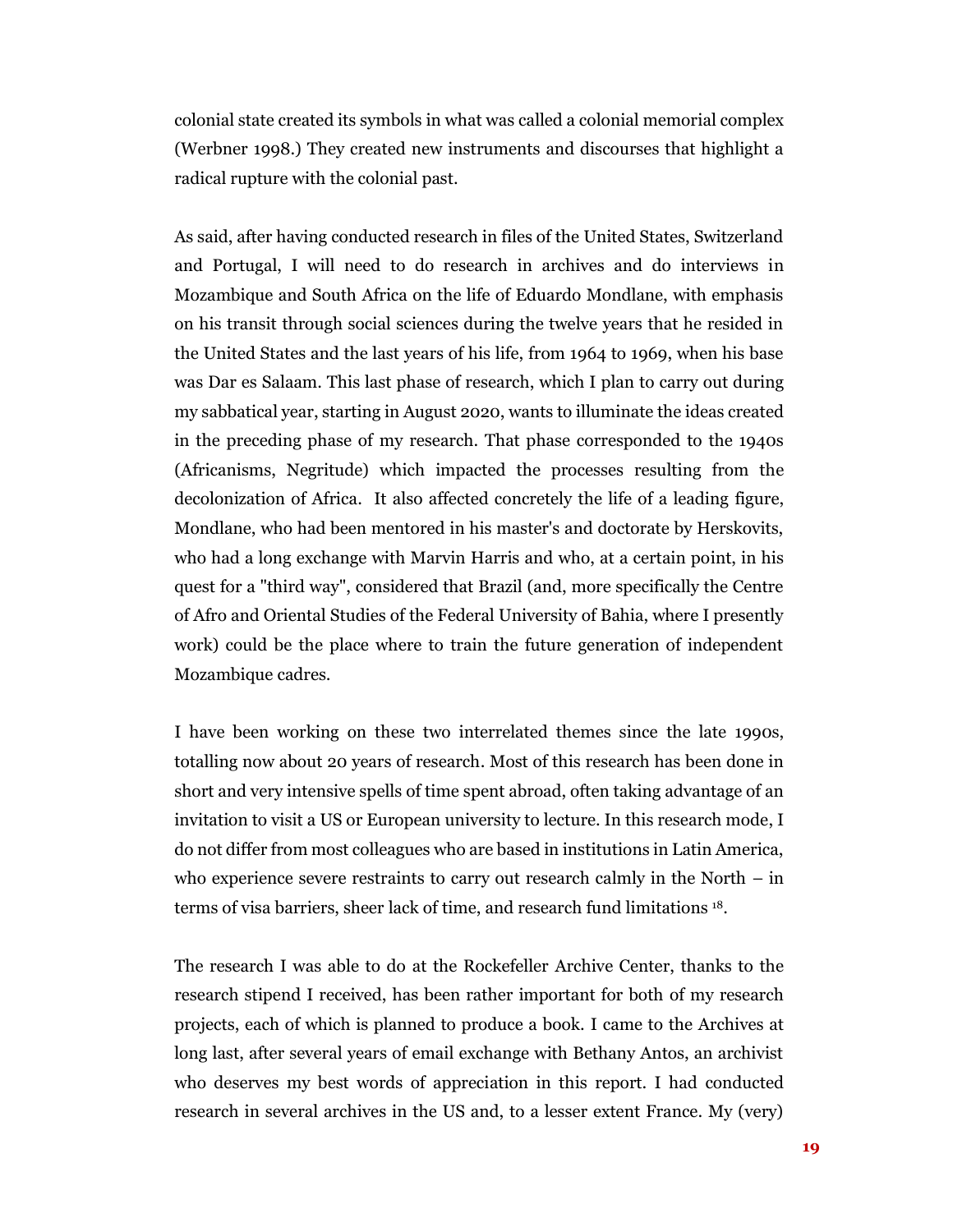intensive five days' visit at the Archive Center was therefore both a moment of new discoveries and a moment of synthesis and synergy – in which I could pool the many threads my research had spun over the last decade. While I still have to analyse in depth the more than 1000 documents I managed to scan, through a first assessment I can say for sure that I found pivotal documents. They include ones regarding Melville Herskovits, particularly several concerning the institute (Faculdade de Filosofia e Ciencias Humanas) where I actually work at the Federal University of Bahia, of which Herskovits was nominated the first honorary professor in 1943 and with which he stayed in contact at least until the mid-fifties. The five days at the Rockefeller Archive Center corroborated what I was imagining: the central place of Herskovits in the making of the social sciences in Brazil and especially Bahia, within first the Good Neighbor Policy and later, from 1948 to the 1970s, the hot cold cultural war. Herskovits' activism and international network have been the core of my research on the making of the social sciences in Brazil, especially in Bahia, a process that sees the intersection of an array of local, national, international and transnational agendas. This focus will lead me to the archive of the Carnegie Corporation of New York (CCNY) at Columbia University, where I hope to be able to carry out research in November 2019. Having met Patricia Rosenfield at the Rockefeller Archive Center and having read her seminal book, *A World of Giving*, has been, as a matter of fact, one of the major "findings" of this short, but intense research experience.

Let me close on this part by adding that, as is known, Herskovits papers and documents are in several places (Smithsonian, Northwestern, Schomburg and Rockarch), and this distribution (or is it dispersions?) already deserves some reflection. Even more complex is the documentation concerning Eduardo Mondlane. Eduardo Mondlane and his wife Janet Rae Mondlane were grantees of the Ford Foundation in the years 1963-68. The Foundation supported mostly the educational activities of the training school for Mozambican refugee called The Mozambique Institute in Dar es Salaam <sup>19</sup> . Soon after his assassination, the Ford Foundation, as I could confirm at the RAC, supported a project to construct an archive and possibly even a museum dedicated to Mondlane. A second grant was given to complete the collection of material a few years later. The Herbert Shore Collection also received the support of the Ford Foundation. I still have to investigate why and how both these projects were not completed, and how and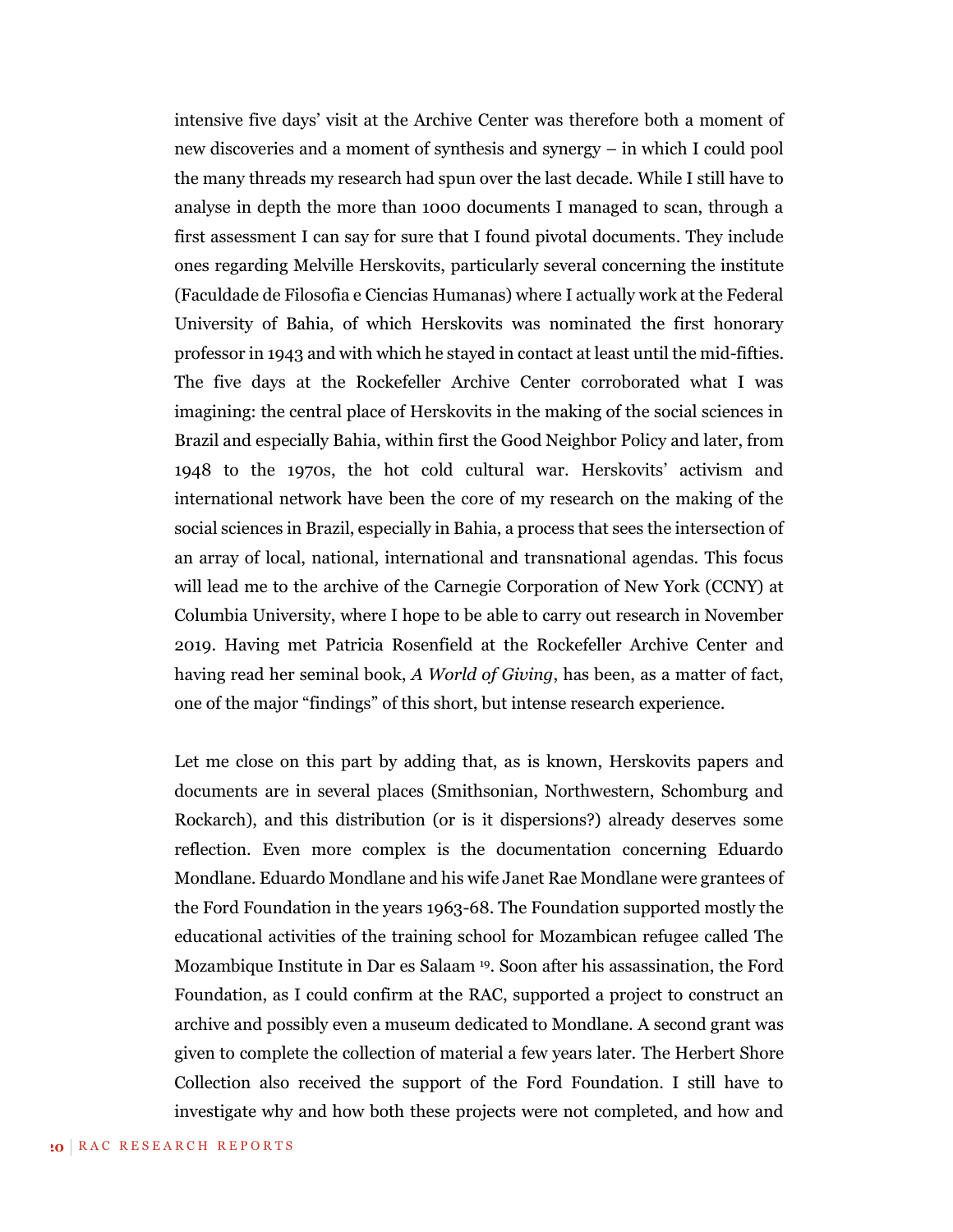why the Herbert Shore Collection on Eduardo Mondlane, after having been deposited at the library of Oberlin College, Ohio, was recently also deposited, in a somewhat different and more organized format, at the RAC. The complexity of the biography of EM dwells also in such mysteries. Even though over the last decade there has been an upsurge of interest for the life of EM, one still wonders why there is not a complete biography of such a remarkable human being.

Thanks to this visit, I have managed to strengthen the connection between my two research projects as well as, more generally, broaden the transnational perspective on the intense relationship between Afro-American and African studies in the years 1940-1970. In these two fields of studies, the feeling I gathered from the days spent at the RAC is that if US-based foundations have not been everywhere, they have certainly been present in many more places and contexts than I had imagined; and that there is no history of the social sciences in Brazil without consulting such archives!

Finally, a few impressions on doing research at the Rockefeller Archive Center. I was impressed by the pleasant combination of three elements that do not usually match archival research well: Efficiency, Technology and Conviviality. All archivists were marvellously efficient, and I repent on not having been able to thank them all, one by one. The scanning technology and the facilities more generally were simply smashing and very user-friendly. The nice lunch the archives offered to the researchers started a bit formal, but soon developed into a very jovial and useful meeting among researchers and between researchers and staff. Finally, the coffee room was the place to meet and talk to interesting researchers from many countries, exchanging tips of all sorts.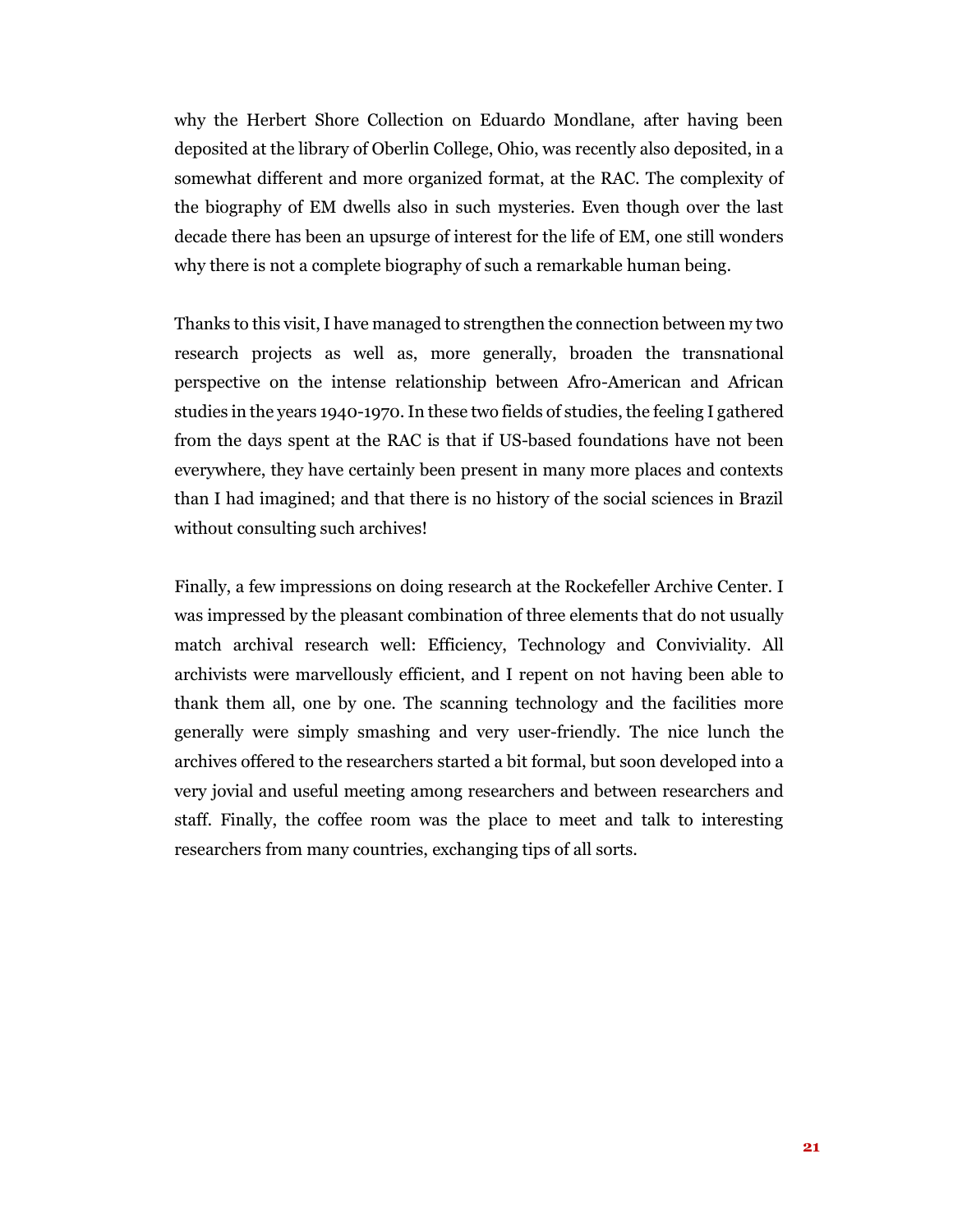# **References**

Borges Graça, Pedro 2000. *O projecto de Eduardo Mondlane*, Lisbon: Instituto Português de Conjuntura Estratégica.

Cossa, José 2001. "Al di là del "mito": un ritratto di Eduardo Chivambo Mondlane negli Stati Uniti d'America", em Luca Bussotti e Severino Ngoenha(a cura di), *Le grandi figure dell'Africa lusofona*, Udine: Aviani, p. 43-57.

Cruz e Silva, Teresa; Alexandrino, José 1991. "Eduardo Mondlane: Pontos para uma periodização da trajectória de um nacionalista 1940-1961", *Estudos Moçambicanos*, 9: 73-122.

Duarte de Jesus, Jose Manuel 2010. *Eduardo Mondlane. Um Homem a Abater.*  Coimbra: Almedina.

Faris, Robert 2014. *Liberating Mission in Mozambique: Faith and Revolution in the Life of Eduardo Mondlane.* Cambridge: Lutterworth Press.

Manghezi, Nadia 1999. *O meu coração está nas mãos de um negro. Uma história de vida de Janet Mondlane*. Maputo: Centro de Estudos Africanos.

Matsinhe, Cristiano 2001. "Biografia e heróis no imaginário nacionalista moçambicano"; In.: FRY, Peter. (org). *Moçambique. Ensaios*. Rio de Janeiro: Editora UFRJ, p. 181-224.

Parmar, Inderjeet 2012. *Foundations of the American Century. The Ford, Carnegie and Rockefeller Foundation in the Rise of American Power*. New York: Columbia University Press.

Rosenfield, Patricia 2014. *A World of Giving. Carnegie Corporation of New York*. New York: Public Affairs.

Sansone, Livio 2012. "USA & Brazil in Gantois. Power and the Transnational Origin of Afro-Brazilian Studies", *Vibrant* 8, 1:536-567.

--- 2013. "The Dilemmas of Digital Patrimonialization: The Digital Museum of African and Afro-Brazilian Memory", *History in Africa* 1:1-17.

--- 2014. "Eduardo Mondlane and the Social Sciences," *Vibrant* (online journal) 10, no. 2: 85‒121.

Schumaker, Lyn 2001. *Africanizing Anthropology. Fieldwork, Networks, and the Making of Cultural Knowledge in Central Africa*. Durham and London: Duke University Press.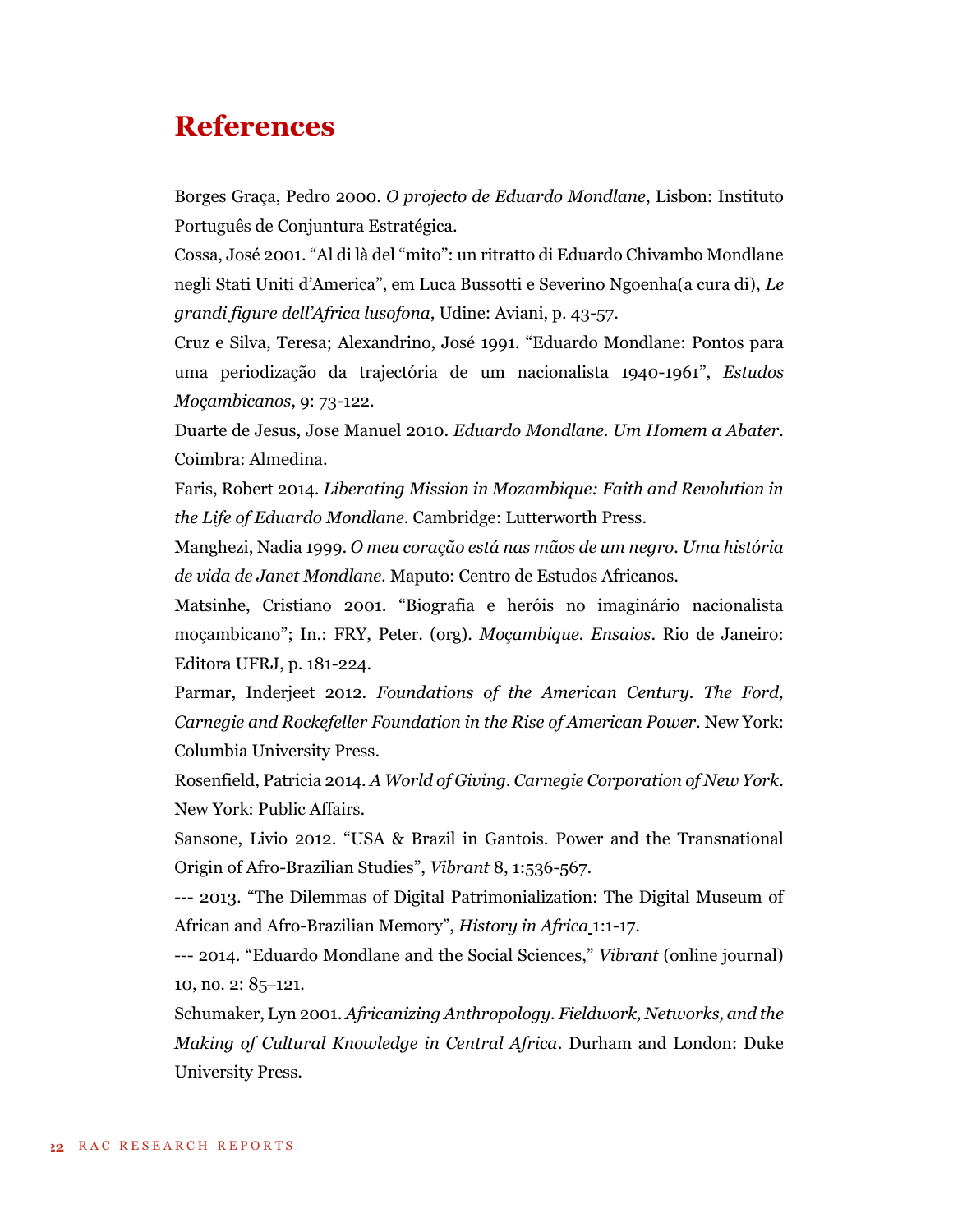Werbner, Richard 1998. *Memory and the Postcolony: African Anthropology and the Critique of Power*. London: Zed Books.

William, Daryle 2001. *Culture Wars in Brazil. The First Vargas Regime 1930- 1945*. Durham & London: Duke University Press.

 $\overline{a}$ 

## **[Africa-America Institute \(06300425\),](http://dimes.rockarch.org/xtf/view?docId=ead/FA732A/FA732A.xml;chunk.id=aspace_d17d1a88d2c3147f266da83c3aaa54e8;doc.view=contents;#aspace_b6bf6fb3a453aa3725ba101e5fcb47cc) Ford Foundation**

Grant #: 06300425 Grantee: Africa-America Institute Grant Purpose: Educational Project for African Refugee Students in Tanzania Dates: 1963-1964, Reel #: 765, 4076

## **[L56-345 to L56-545,](http://dimes.rockarch.org/xtf/view?docId=ead/FA734/FA734.xml;query=L56-545;brand=default;chunk.id=contentsLink;doc.view=contents#aspace_ref19_2or) Ford Foundation**

Log File: L56-545

Ford Card Description: Study Group on Problems Related to the Political Independence of the Belgian Congo and Ruanda-Urundi

<sup>1</sup> For this research I worked through the following documents at the Rockefeller Archive: Rockefeller Foundation Records, RFR, Projects SG 1.1, Series 100, International, series 257 Virgin Islands FA386. Series 216 Illinois Social Sciences, Subsection 216-S, Box 20: Document 214.9. Northwestern University, Melville Herskovits J., Travel, Anthropology, 1941.

<sup>2</sup> Moseley to Herskovits, April 10, 1941, RFR.

<sup>3</sup> Willits´ notice to the TF, May 23, 1941, RFR.

<sup>4</sup> Herskovits to Willits June 23, 1941, RFR.

<sup>5</sup> M. Herskovits to J. Willits, May 26, 1942, RFR.

<sup>6</sup> Willits to Herskovits, May 14, 1942, RFR.

<sup>7</sup> Willits to Herskovits October 20, 1942, RFR.

<sup>8</sup> Herskovits to Willits, November 4, 1942, RFR.

<sup>9</sup> Brazilian newspapers devote a lot of attention to the couple. For example, the newspaper *A Manha* has seventeen reports on the couple´s voyage to Brazil.

<sup>10</sup> The main ones were the then young Vivaldo da Costa Lima and Julio Braga. Allow me to mention that CEAO is the institute I have been working for the last 20 years.

<sup>11</sup> To a somewhat lesser extent I also scrutinize the impact of organizations that were created in the early 1940's, such as CORE, and from the 1950's such as the American Committee on Africa (ACOA) and the Africa-America Institute (AAI). Even though formally independent from the academia, I argue that these institutions also fed on the cultural and political climate that enabled the consolidation of African American and African studies in the US.

<sup>&</sup>lt;sup>12</sup> This research project relates to the project for the development of a physical and digital archive on Eduardo Mondlane to be hosted in the Mozambique Historical Archive (AHM). This archive is conceived of as a collaborative transnational, interdisciplinary and multilingual endeavour based on the notions of digital donation, digital repatriation and digital generosity.

<sup>13</sup>I also benefited from this visit to New York to do some extra research in the archive of the United Nations, where Mondlane worked for almost five years from 1957 to 1961, and in the Phelps Stokes papers at the Schomburg Centre of the NY Public Library.

<sup>14</sup> Eduardo C. Mondlane is linked to four different files in the Rockefeller Archive Center collections: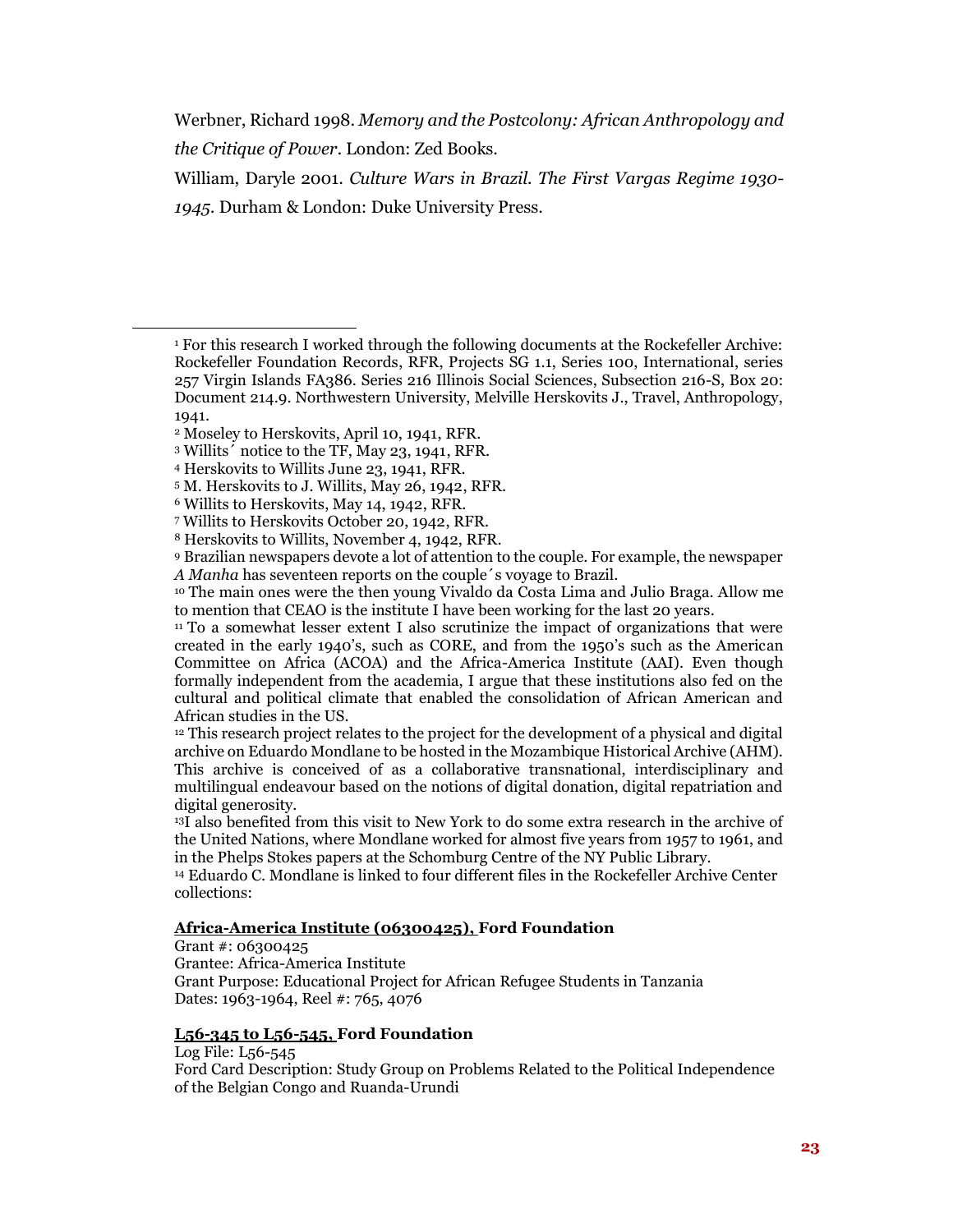#### **[Mondlane, Eduardo C.](http://dimes.rockarch.org/xtf/view?docId=ead/FA400/FA400.xml;chunk.id=aspace_ref5880_9ch;doc.view=contents;#aspace_ref5881_h16) Rockefeller Foundation**

Record Group: 2 1963 Series: 779 (Mozambique) Reel: 50, Frame: 73

<u>.</u>

### **[Mondlane, Eduardo C.](http://dimes.rockarch.org/xtf/view?docId=ead/FA400/FA400.xml;chunk.id=aspace_ref6848_ehw;doc.view=contents;#aspace_ref6849_icu) Rockefeller Foundation**

Record Group: 2 1964 Series: 779 (Mozambique) Reel: 51, Frame: 500

There is also one reference on Mondlane's Rockefeller Foundation card related to "Syracuse University – Maxwell Graduate School (of Citizenship and Public Affairs)" in 1962:

### **[Su-Sy,](http://dimes.rockarch.org/xtf/view?docId=ead/FA400/FA400.xml;chunk.id=aspace_ref17103_0ab;doc.view=contents;#aspace_ref17226_h7o) Rockefeller Foundation**

Record Group: 2 1962 Series: 200 (United States) Reel: 22, Frame: 839 The materials on Mondlane begin at Frame 922, but there is one cross-reference sheet on Frame 905.

<sup>15</sup> Ford Foundation grant 09650345, Archive on the life and legacy of Eduardo Chivambo Mondlane, The Herbert Shore Collection, University of Southern California Doheny Library, Micrographic Department, 1996. Collected in 1969-1996 in Africa, Europe and North America. Supported by a grant by the office of Southern Africa, The Ford Foundation,

<sup>16</sup> Stephen Bailey to K.W. Thompson, Report by Eduardo Mondlane on the meeting held at RF on July 20 concerning plans for establishing an institute for public administration by the University College of Dar es Salaam, July 30, 1962.

<sup>17</sup> See, among other, an interesting paper on W. Wilson written in 1962 from the U. of Syracuse; an article on his work at the Trusteeship Division on Cameroon, "Nationalism and Development in Mozambique", Paper presented at the University of California Project Brazil-Portuguese Africa , February 27-28 1968 and at the University of Dar on November 7 1968; "The Movement for Freedom in Mozambique" Paper to be read at The Mediterranean Congress for Culture , June 20-24 1964, Palazzo Vecchio, Florence; the paper "The Trusteeship System in the United Nations", prepared for a conference on South West Africa, Oxford, March 1966. Even the text of EM (now called Comrade President)'s speech at the Conference of the Department of Education and Culture Opening Speech of the meeting at Tundura, December 20, 1968, looks more like an academic paper. If the techniques and style of the social sciences had quite a bearing on his militancy, so had the experience at the UN. On July 24 - August 4 1967 in Lusaka EM speaks at a UN International Seminar, where he presents a Consultant Paper. Apparently, EM kept collaborating with the UN as a consultant, even after he became president of Frelimo. Reading this work, one senses that in the years 1963-69, EM was undergoing radical change together with the radicalization of both the Cold War and guerrilla activities in Mozambique. When living in the United States, EM had been often quite sceptical as regards black activism. However, in a long interview in December 1968, roughly one month before his assassination, on page 30, he shows solidarity with blacks in the US and says that their struggle is his.

 $18$  These obstacles are one of the main reasons I decided to create, together with a group of colleagues, the Afrodigital museum mentioned in footnote 1, whose main tenets are digital donation, digital repatriation and digital generosity (see more in Sansone 2013)